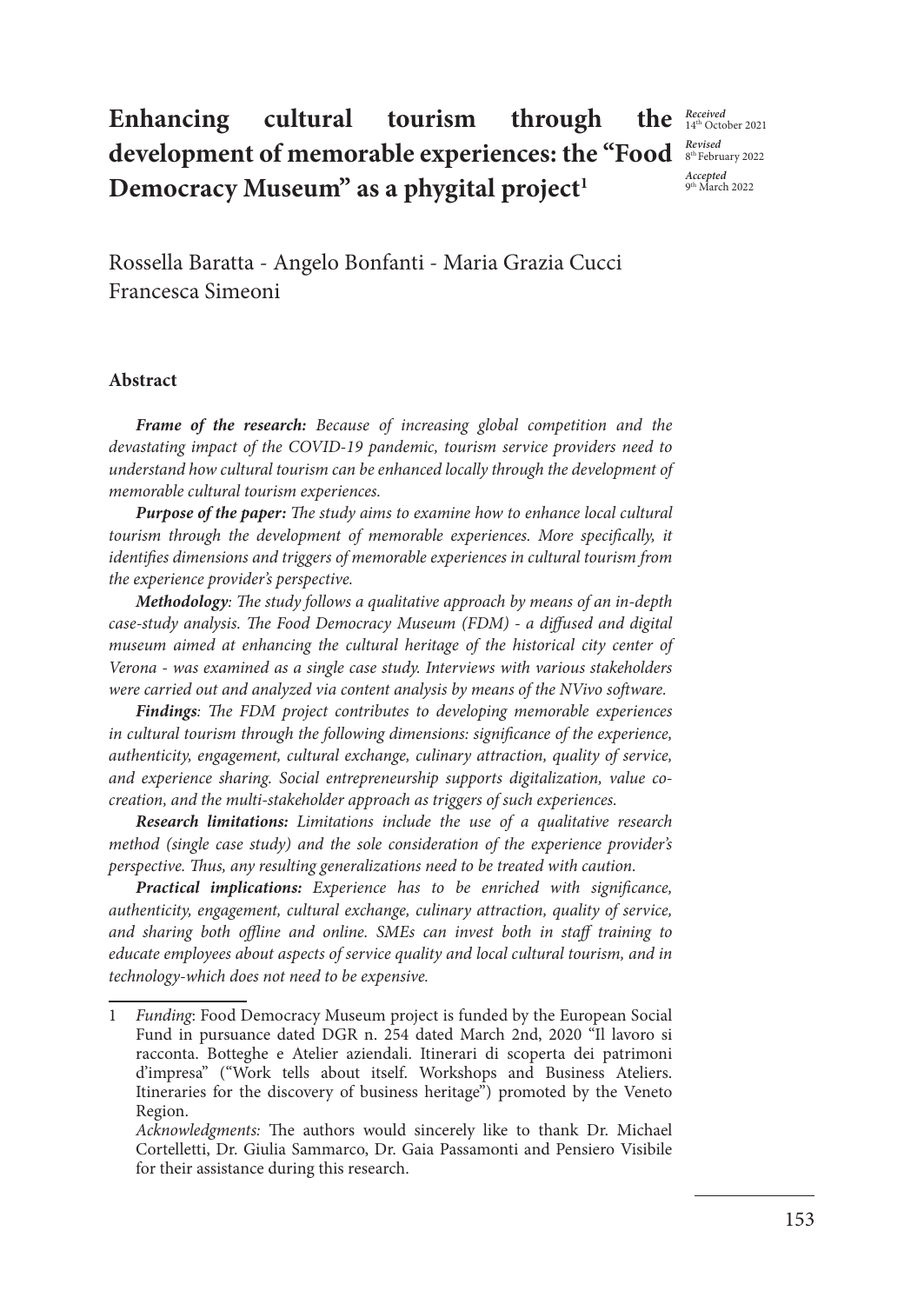

*Originality of the study: The proposed model can be used as a point of reference*  to improve memorable experiences in cultural tourism, while the FDM project can be *adapted and replicated in other local areas.*

*Key words: cultural tourism experience design; social entrepreneurship; digitalization; value co-creation; multi-stakeholder approach; innovation.* 

### **1. Introduction**

In the tourism industry, the memorability of the experience is one of the most valuable attributes (Kim, 2018; Kim and Chen, 2019) to make the destination competitive. Furthermore, due to the increasing global competition and the recent devastating impact of the COVID-19 pandemic (Rivera *et al.*, 2021) destinations are even more in need of understanding how to create and deliver memorable tourism experiences (MTEs) to obtain and maintain their competitive advantage (e.g., Kim, 2014; Chen and Rahman, 2018). This study focuses on cultural tourism, which is a well-established phenomenon in many tourism destinations (Richards, 2018). In 2018, the United Nations World Tourism Organization (UNWTO) defined cultural tourism as "a type of tourism activity in which the visitor's essential motivation is to learn, discover, experience and consume the tangible and intangible cultural attractions/products in a tourism destination" (UNWTO, 2018). In 2021, the historical and artistic cities of Italy were confirmed as the preferred tourism product, welcoming 43.6 million tourist arrivals (of which almost 60% come from the USA, Germany and France) with a 35.4% share of the total arrivals (RBS, 2021).

An extensive stream of literature on cultural tourism identifies various components that may significantly improve the cultural tourism experience and, accordingly, contribute to enhancing the competitiveness of cultural tourism destinations (Chen and Rahman, 2018). For example, various studies highlight how destination heritage (Bec *et al.*, 2019), cultural inheritance (Bessière, 2013), local cuisine (e.g., Han, 2012), and the procurement of new information and experiences in the cultural field (e.g., Richards, 1996; Lee, 2015) can significantly enhance tourists' experience. In this regard, the use of technology-especially immersive technology, such as virtual or augmented reality (Chung *et al.*, 2015; Bec *et al.*, 2019)-has the potential to create (and enhance) immersive and memorable tourism experiences (Azis *et al.*, 2020; Bec *et al.*, 2019; Little *et al.*, 2019). Therefore, the incorporation of technology into these experiences is becoming increasingly crucial in enriching MTEs in the cultural tourism context (Little *et al.*, 2019) and, consequently, influencing cultural destination competitiveness (Tscheu and Buhalis, 2016). In addition, several studies have shown the importance of technology in contributing to value co-creation processes between companies and their territories (Akaka and Vargo, 2014), also with specific reference to the tourism industry (Thrassou *et al.*, 2014; Yung and Khoo-Lattimore, 2017). However, businesses, especially SMEs, which are typical of the tourism industry, may lack the resources to obtain certain cutting-edge technologies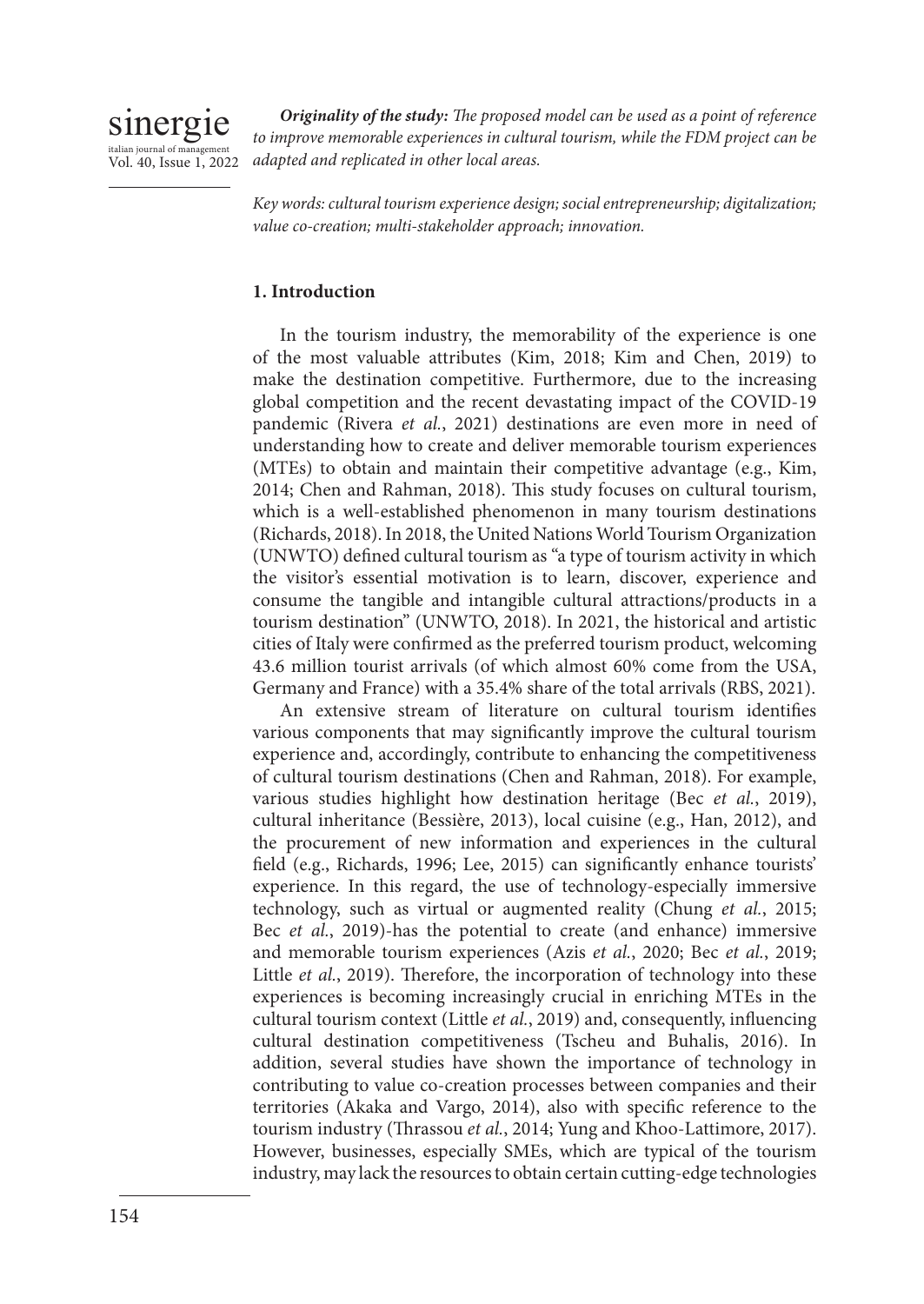2018; Baccarani *et al.*, 2019) is needed to enable smaller firms to access  $\frac{\text{Eh} \text{F}}{\text{Bh} \text{F}}$  and  $\frac{\text{Eh}}{\text{F}}$  and  $\frac{\text{Eh}}{\text{F}}$ stakeholders in the co-creation of value (Leonidou *et al.*, 2018). In this Museum" as a phygital and innovations. Therefore, collaboration with other stakeholders such as residents, other enterprises, local organizations, and tourists (Gomes *et al.*, innovation processes that favor the involvement of internal and external scenario, innovation can be favored by social entrepreneurship, a process aimed at overcoming social problems and meeting social needs (Austin *et al.*, 2006; Acs *et al.*, 2013) by creating value for society and achieving an equitable distribution of social and economic capital (Schaltegger and Wagner, 2011). SMEs that are driven by social entrepreneurs, that is by entrepreneurs with the propensity to reinvest profits in the social mission by creating collective benefits in favor of society (Zahra *et al.*, 2009; Bacq and Janssen, 2011), can achieve these goals.

In sum, several scholars (e.g., Kim *et al.*, 2012; Chen and Rahman, 2018; Seyfi *et al.*, 2019) have theoretically examined the concept of MTEs and its domains, also with reference to the context of cultural tourism, and they highlight the key role of technology in enhancing the final tourist experience rather than contributing to value co-creation processes, in some cases from a multi-stakeholder perspective. However, the intersection of these research streams has not been explored in depth, and there is a lack of empirical contributions in this field. In addition, very few studies have explored the role of social entrepreneurship in the creation of MTEs in cultural tourism. Considering these research gaps, this paper focuses on the following research question: How can cultural tourism be enhanced locally through the development of MTEs?

To answer this research question, this study aims to examine how to enhance local cultural tourism through the development of memorable experiences by specifically identifying dimensions and triggers of memorable experiences in cultural tourism from the experience provider's perspective. Based on this purpose, it proposes the Food Democracy Museum (FDM), a diffused and digital museum aimed at enhancing the cultural heritage of the city of Verona, as a single case study.

The results of this research have theoretical, managerial, and social implications. First, the study proposes a model about the development of MTEs in cultural tourism by filling the existing gap in this context. Second, the study supports cultural tourism managers in designing such experiences and, at the same time, better orienting phygital tourists and citizens towards less known places and typical attractions. Third, it suggests some social benefits emerging from this project.

The paper is organized as follows: after reviewing the main research streams regarding MTEs, the role of technology, and social entrepreneurship in cultural tourism, and after presenting the study method, the main results are described and discussed. Finally, the paper concludes by providing implications, limitations, and future research.

**Rossella Baratta Angelo Bonfanti Maria Grazia Cucci Francesca Simeoni** through the development of memorable experiences: the "Food Democracy project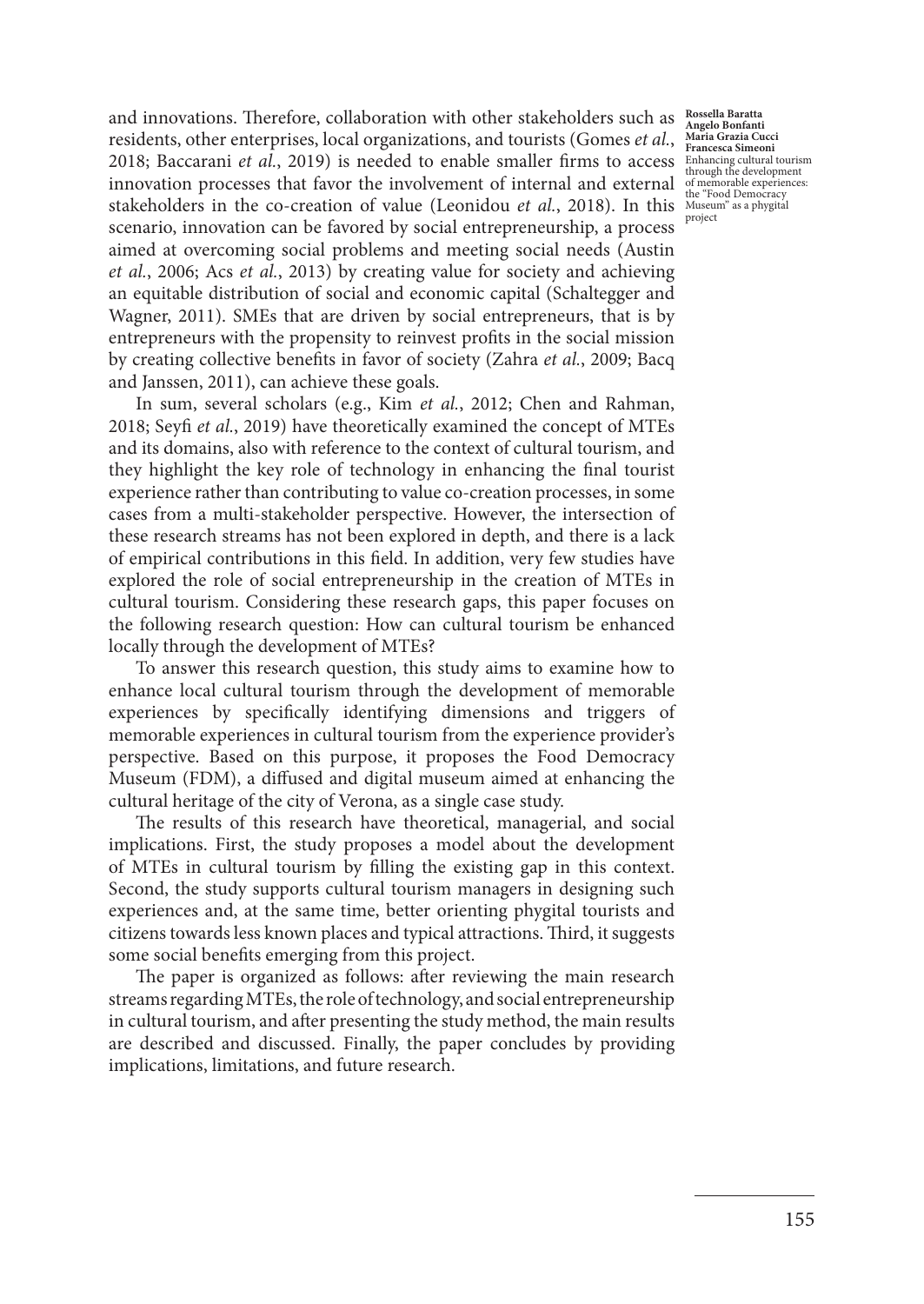## sinergie **2. Theoretical background**

## <sub>italian journal of management</sub><br>Vol. 40, Issue 1, 2022 *2.1 Memorable tourism experiences in cultural tourism*

Ritchie and Crouch (2003) suggested that "what makes a tourism destination truly competitive is its ability to increase tourism expenditure, to increasingly attract visitors while providing them with satisfying, memorable experiences, and to do so in a profitable way" (p. 2). An MTE is defined as "a tourism experience remembered and recalled after the event has occurred" (Kim, 2010, p. 2). According to the seminal work of Kim, Ritchie, and McCormick (2012), the memorability of a tourism experience is provided by seven domains: hedonism, novelty, local culture, refreshment, meaningfulness, involvement, and knowledge. The components of different experiences may vary because experience itself is created by individual subjective evaluations (Tung and Ritchie, 2011).

Different components have been identified with specific reference to cultural tourism (Chen and Rahman, 2018). For example, Tung and Ritchie (2011) suggested that learning and understanding the history, local culture, residents' way of life, and language of a destination are among the most significant components of MTEs. A destination's cultural inheritance can significantly enhance tourists' experience (Lee, 2015), and several researchers have indicated a positive relationship between cultural and heritage tourism and memorable experiences (Bessière, 2013; Seyfi *et al.*, 2019). Therefore, the appropriate management of heritage attractions not only helps heritage preservation but also contributes to the enhancement of the overall tourism experience (Bec *et al.*, 2019). Cultural inheritance also involves local cuisine (Han, 2012; Lee, 2015) and gastronomic experience (Williams *et al.*, 2019). Various studies have shown that the experience of consuming local food enables tourists to create positive and unforgettable memories, and such positive memories further enhance their strong attachment to local attractions and behavioral intention (Tsai, 2016; Cao *et al.*, 2019; Baratta and Simeoni, 2021). In addition, for gastro-tourists, eating good food is generally not enough and sharing the experience is an integral part of MTEs (Williams *et al.*, 2019). Given that cultural tourists are mostly driven by "the intention to gather new information and experiences to satisfy their cultural needs" (Richards, 1996, p. 24), a proper scale to measure memorable experiences in cultural tourism has been developed and consists of the following six key factors: (1) prior perceived significance of the experience, (2) authenticity, (3) engagement, (4) cultural exchange, (5) culinary attraction, and (6) quality of service (Seyfi *et al.*, 2019).

## *2.2 Digital innovation technologies, value co-creation, and multi-stakeholder approach for memorable tourism experiences*

Digital innovation has left no industry untouched (Serravalle *et al.*, 2019), cultural tourism included. Through the Internet and social media, tourists can share their experience with family, friends, and the rest of the world (Volo, 2010; Xu *et al.*, 2017), and MTEs are often associated with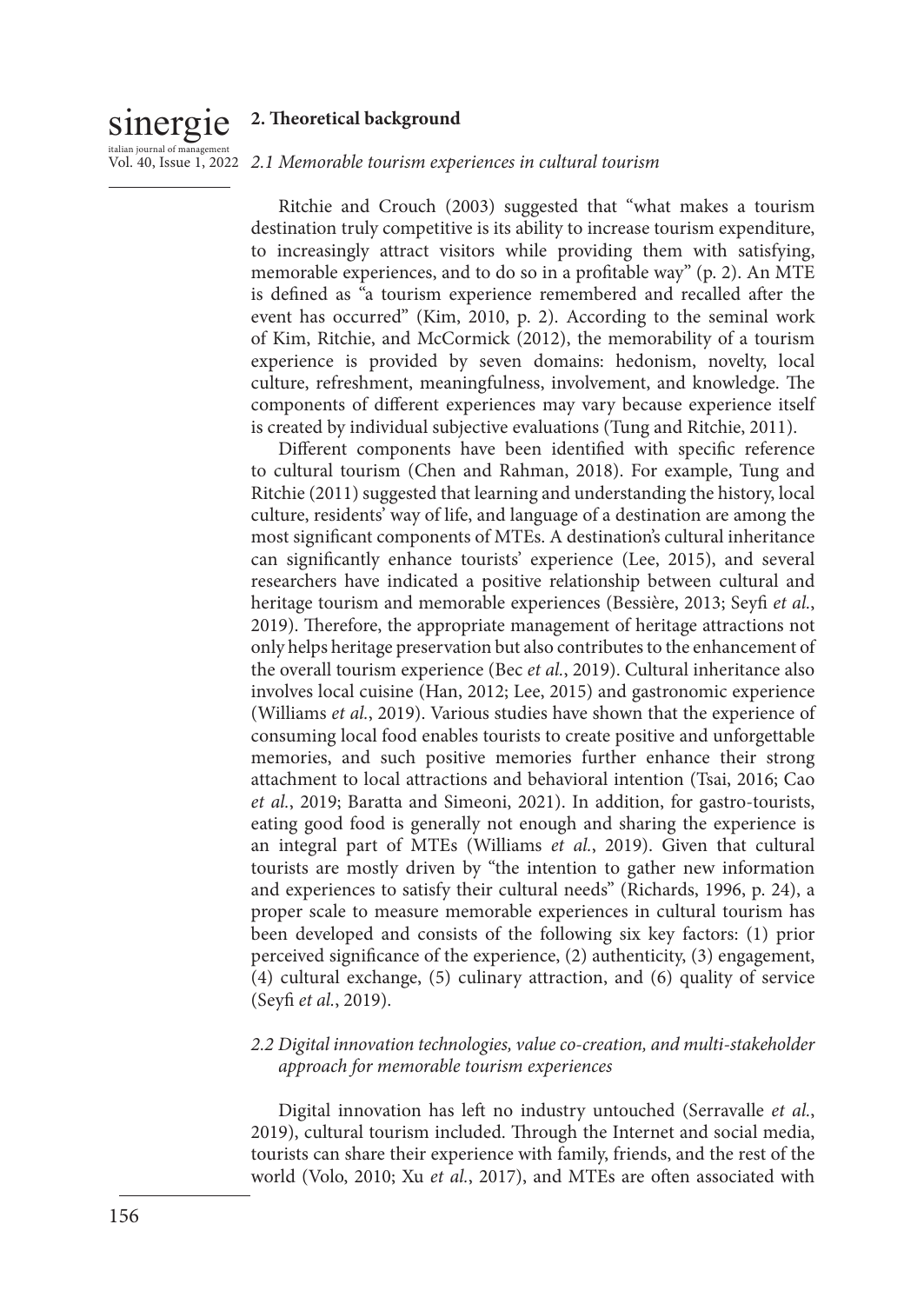positive shared experiences (Chandralal *et al.*, 2014). Digital innovation **Rossella Baratta**  technologies can make tourists more conscious about their visit (Capuano *et al.*, 2016), thus enhancing their knowledge and the overall learning experience (Yung and Khoo-Lattimore, 2017); technology may also allow easier memorization of new information, and hence a more enjoyable and interactive visit (Tom Dieck and Jung, 2017). Furthermore, technology has the power to increase customer satisfaction and customer engagement, and to enrich the memories of visitors (Bec *et al.*, 2019). Phygital phenomena, i.e. the integration of physical and digital resources, are increasingly important in enhancing tourism experiences (Ballina *et al.*, 2019). In addition to the creation and enhancement of immersive and memorable tourism experiences (Azis *et al.*, 2020), technology and digital innovation play a fundamental role in securing the future viability of the cultural tourism experience (Chung *et al.*, 2015). In other words, technology can be considered a key factor in leveraging and enriching MTEs in cultural tourism (Little *et al.*, 2019).

In addition to its positive impact on the tourism experience and generation of revisit intentions (Sugathan and Ranjan, 2019), technology also allows tourists to participate in the value co-creation process (Kelly *et al.*, 2017). Studies have revealed not only that co-creation in the tourism industry is facilitated by the use of technology (Thrassou *et al.*, 2014; Yung and Khoo-Lattimore, 2017), but also that technology can contribute to value co-creation processes between companies and their territories (Akaka and Vargo, 2014; Baccarani *et al.*, 2019). In cultural tourism, organizations should create long-term value according to a multi-stakeholder approach (Pencarelli *et al.*, 2016); therefore, value is created by-and delivered to-all the involved stakeholders. Serravalle and colleagues (2019) suggested that the incorporation of technological innovations in museums allows the cocreation of multiple values for different stakeholders, including visitors, government agencies, and the local community.

For long term-value creation and the sustainable development of tourist destinations, the benefits of tourism should be equally distributed among the local community, hence encouraging the development of local companies and the creation of more employment (Meyer, 2010; Crnogaj *et al.*, 2014). Prior literature has already stressed the relevance of adopting a multi-stakeholder perspective for the effective implementation of sustainable tourism (Waligo *et al.*, 2013). In addition, a multi-stakeholder approach contributes to the improvement of the overall tourist experience since stakeholders collectively generate more value than the sum of the value created by each actor (Pera *et al.*, 2016).

### *2.3 Social entrepreneurship in favor of memorable tourism experiences creation*

Given its specific nature, cultural tourism can be connected to social entrepreneurship, which is understood as an entrepreneur's inclination to carry out activities that combine commercial purpose with social goals by using innovative approaches to address social problems and needs or to create social wealth. Social entrepreneurship is a rapidly

**Angelo Bonfanti Maria Grazia Cucci Francesca Simeoni** Enhancing cultural tourism through the development of memorable experiences: the "Food Democracy Museum" as a phygital project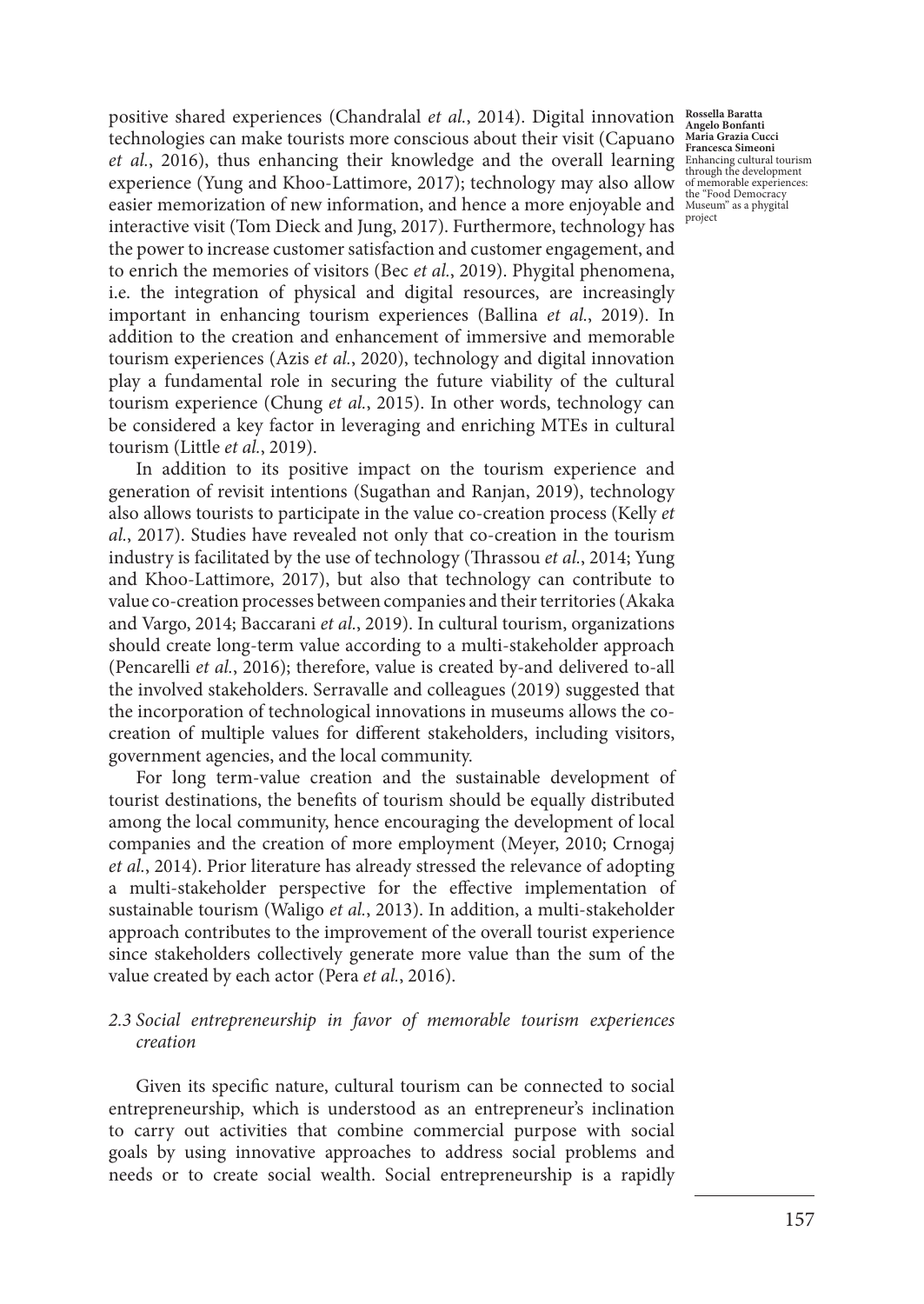## sinergie italian journal of manage Vol. 40, Issue 1, 2022

evolving phenomenon affecting diverse economic sectors (Terán-Yépez *et al.*, 2020; Bacq and Janssen, 2011). According to Chell (2007), social entrepreneurship can be positioned along a spectrum ranging from purely philanthropic to purely commercial activities, and its key feature consists in the purpose to create value for people and communities also through a market-based approach (Bacq and Janssen, 2011). Therefore, social entrepreneurship is developed in business industries as well as in nonprofit organizations such as social enterprises. In both of these perspectives, profit is not the end per se, but rather a means to create not only economic value for entrepreneurs but also welfare for society (Zahra *et al.*, 2009; Sinthupundaja *et al.*, 2019). Social entrepreneurship encompasses "the activities and the processes undertaken to discover, define, and exploit opportunities in order to enhance social wealth by creating new ventures or managing existing organizations in an innovative manner" (Zahra *et al.*, 2009, p. 519), and can therefore contribute to the overall quality of tourism through this innovative approach. Moreover, social entrepreneurship is about creating value for society and achieving equitable distribution, rather than accumulating social and economic capital (Schaltegger and Wagner, 2011). Positive externalities are also generated for other economic players, and, in this respect, social entrepreneurship can help in linking the benefits of the tourism industry to the local community and territory.

Even though cultural tourism is connected to-and could benefit from-social entrepreneurship, research on this topic is still in its infancy (Crnogaj *et al.*, 2014; Swanson and DeVereaux, 2017). In their literature review on social entrepreneurship, Terán-Yépez and colleagues (2020) reported very few examples from the field of tourism. Some of these studies have fully or partially adopted the principles and concepts of social entrepreneurship in alternative forms of tourism, such as ecotourism (Sakata and Prideaux, 2013), social tourism (Hunter-Jones, 2011), and volunteer tourism (Coghlan and Noakes, 2012). At the tourist destination level, social entrepreneurship can be a useful approach to minimize the negative consequences of the tourist industry on the local community, to create social value (Aquino *et al.*, 2018), and even to improve residents' quality of life (Crnogaj *et al.*, 2014). Altinay and colleagues (2016) reported that stakeholder collaboration, relationship development, and local community empowerment are the main resources to leverage for the creation of social value.

Social entrepreneurship and MTEs have generally been investigated separately. To the best of our knowledge, only one study has recently been conducted in this regard (Castellani *et al.*, 2020). The authors focused on the MTEs offered by tourism social enterprises in little-known Italian tourist destinations by arguing that social entrepreneurship can contribute to tourism development in several ways and that the memorability of the experience is an outcome of the specific characteristics of tourism social enterprises. Therefore, existing literature neglects the role of social entrepreneurship in the creation of MTEs in cultural tourism with specific reference to for-profit firms. However, since social entrepreneurship recognizes technological innovation as an opportunity for value cocreation and involves diverse stakeholders' perspective, it can enhance the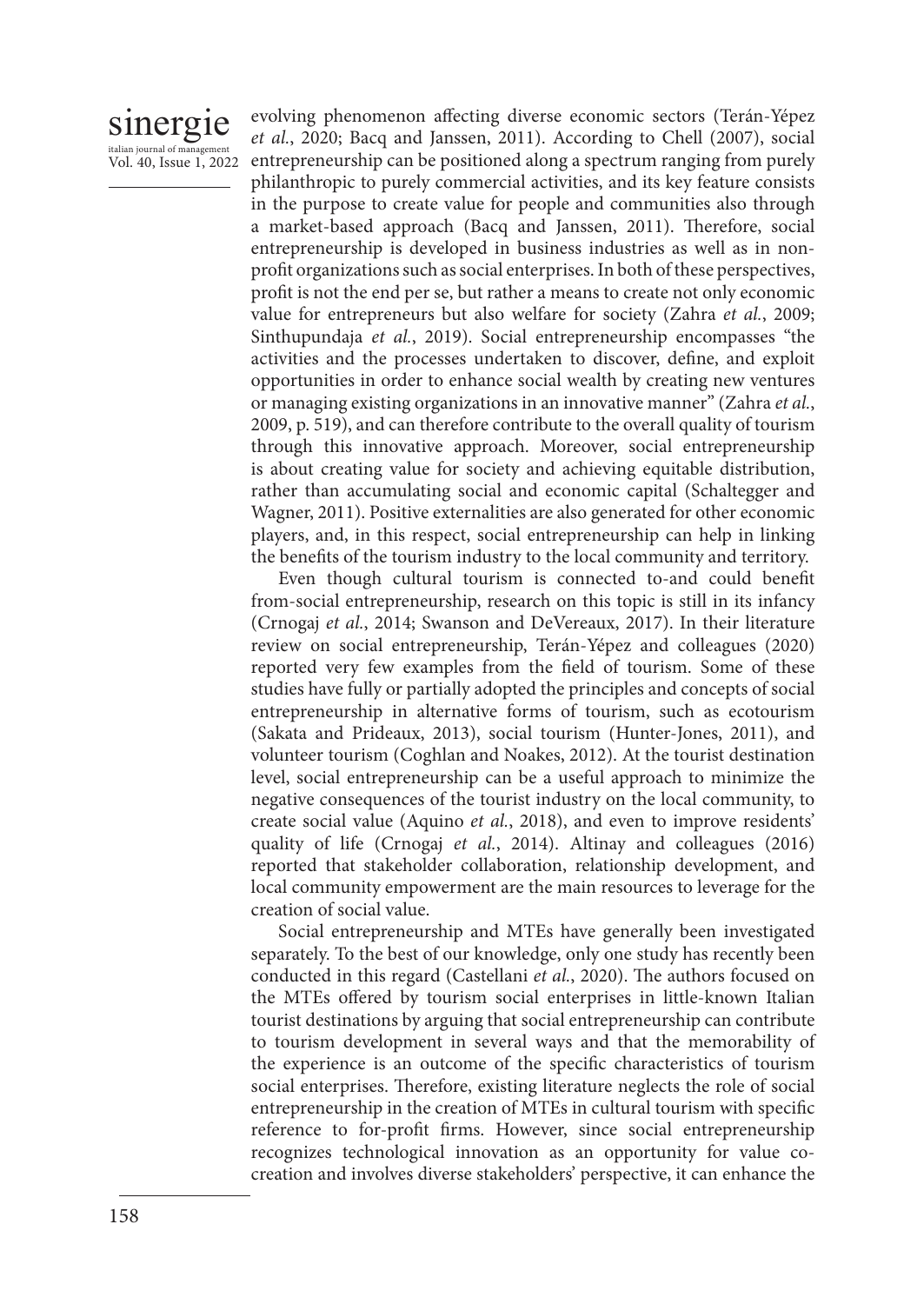overall tourist experience and be considered an appropriate environment **Rossella Baratta**  for the design of MTEs in cultural tourism.

**This research therefore aims to investigate how to enhance local cultural Enhancies Simeoni**<br>
This research therefore aims to investigate how to enhance local cultural tourism cultural tourism cultural tourism through the tourism through memorable experience development by identifying the dimensions of MTEs in cultural tourism and the role played by value cocreation, multi-stakeholder perspective and digitalization, fostered by social entrepreneurship, in the design of these experiences, by adopting the service provider perspective.

**Angelo Bonfanti Maria Grazia Cucci**  of memorable experiences: the "Food Democracy Museum" as a phygital project

#### **3. Method**

#### *3.1 Research strategy*

The present research examines the dimensions and triggers of memorable tourism experiences by following a qualitative approach. A casestudy analysis - one of the most used methods in exploratory research - was developed as a strategy of inquiry to undertake an in-depth investigation of a phenomenon in its real-life context (Yin, 2003). Robson (2002, p.178) defines a case study as "a strategy for doing research which involves an empirical investigation of a particular contemporary phenomenon within its real-life context using multiple sources of evidence". Within a case study, the boundaries between the studied phenomenon and the context within which it is studied are not evident. A single case study enables the portrayal of the concrete realities and real people that are involved in such realities (Lamnek, 2010). In addition, a single case study is an appropriate research strategy when it represents a very rare phenomenon that few have considered before (Yin, 2003). In this sense, the case examined for this study can provide cultural tourism scholars and practitioners with theory understanding and explanations that could be useful for other cases (Yin, 2003), by enabling in-depth investigation and inspiration for new ideas (Siggelkow, 2007).

#### *3.2 The case study*

The case study analyzed was that of the Food Democracy Museum (FDM), a diffused and digital museum created to enhance the food and wine traditions and support the local cultural heritage of the city of Verona (Italy). More precisely, food and wine products-which are highly representative of Italy-and the presence of local supply chains allow the visitor to travel on foot through a series of itineraries that were specifically designed for this project. In addition, visitors are guided by a web app to uncover the links between food and wine traditions and Verona's history and architecture, thus enabling them to discover more about lesser known cultural, rather than traditional, aspects of the city. The project involves four restaurants in the historic center of Verona -which are not social enterprises but rather for-profit businesses-, scholars of the University of Verona, a web communication agency, the Veneto Region, and citizens in order to enhance visitors' knowledge of the city from multiple cultural points of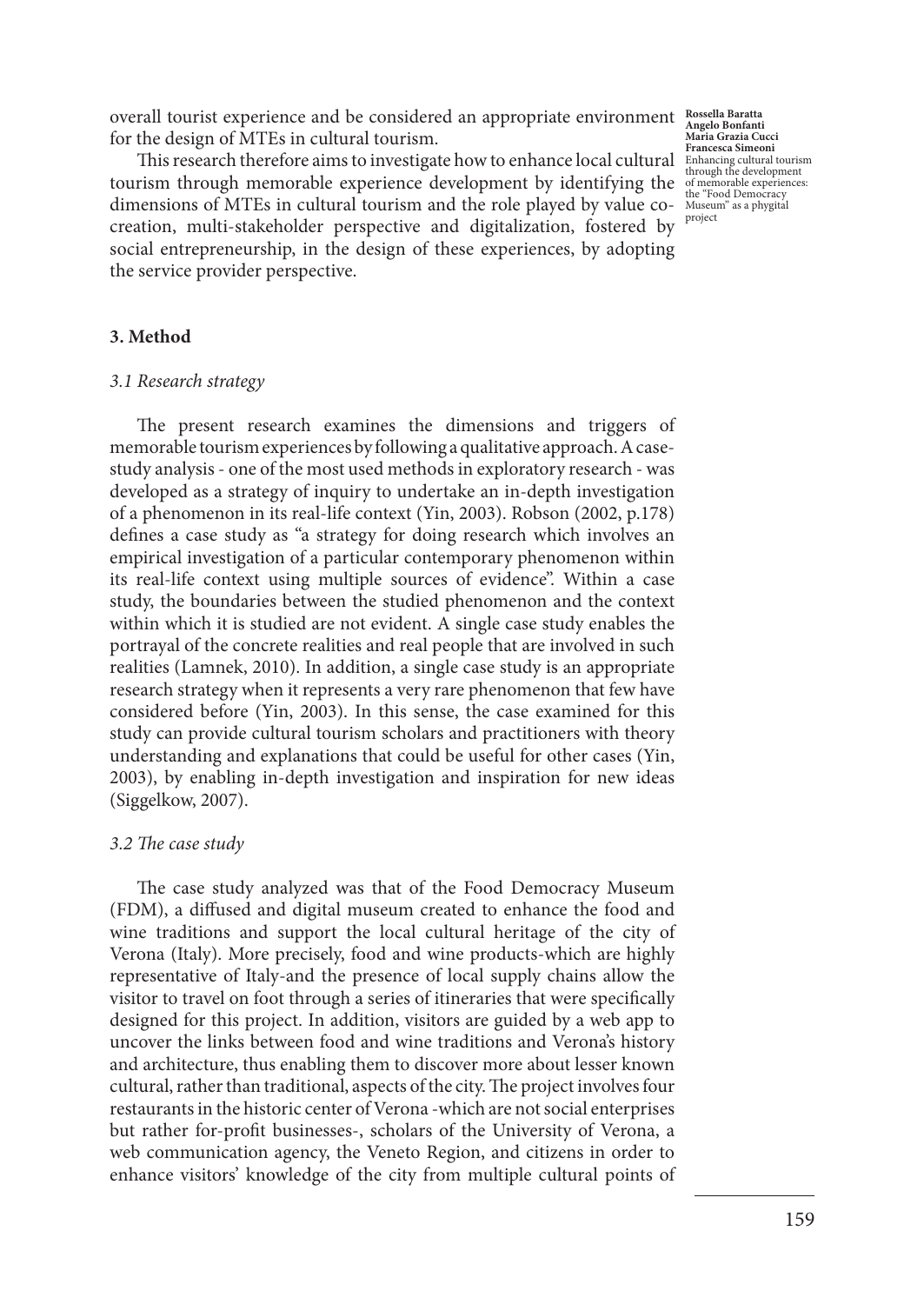

view ranging from typical food and wine products, which are an expression of the local territory, to palaces and monuments, which are symbols of historical, artistic, and cultural heritage. Thanks to the FDM, architecture and history, along with food and wine, come together to portray Verona through an innovative, original, and comprehensive narrative. Within such a context, storytelling is used as a means of conveying experiences.

The FDM was chosen for the present investigation because it elicits insight for a better theoretical understanding, as is required by the case-study method (Siggelkow, 2007). Moreover, this case represents an interesting example of a for-profit company with high growth potential for catering, trade, and tourism. The company boasts more than 40 years of experience in commercial catering and a team of professional employees who are enthusiastic and competent. The FDM is a commercial companyand therefore not a social enterprise-that pursues the creation of value through a market-based approach. However, the FDM may be considered a project of social entrepreneurship because it was realized through the foresight of an entrepreneur, who aimed to combine digital innovation technologies in a multi-stakeholder perspective in order to create social benefits for the local community by leveraging cultural tourism in an innovative manner.

#### *3.3 Data collection and analysis*

For data collection, face-to-face semi-structured interviews were carried out with the following key stakeholders of the FDM: (1) the founder of the project, (2) managers and employees of the firms (restaurants and communication agency) that were involved in this project, and (3) the scientific director of the university team. All interviewees received an email informing them about the research topic, its purpose, and a brief overview of the issues to be covered during the interview. This method enabled researchers to gather interviewees' thoughts, perceptions, feelings, and experiences in accordance with the purpose of the research (Fraenkel and Wallen, 2005).

Face-to-face interviews were organized by following a conversation with purpose approach (Burgess *et al.*, 1991) because this technique enables interview participants to adjust the detail of their answers and the order of the questions, in order to facilitate information gathering and the clarification of activity planning and development. Each interview lasted approximately 1-2 hours and took place between May and June 2021. Each interview followed a protocol that was developed by considering the emerging literature about MTE development and cultural tourism (Yin, 2003).More specifically, the protocol covered questions related to examining the project subject, the reasons that led to its realization, the relationships with MTE creation, how the project was developed, the local actors that were involved, and the activities that were developed with these actors.

The choice to interview different stakeholders by adopting the investigator triangulation method (Jack and Raturi, 2006), that is, to interview multiple observers, was motivated by the following two needs: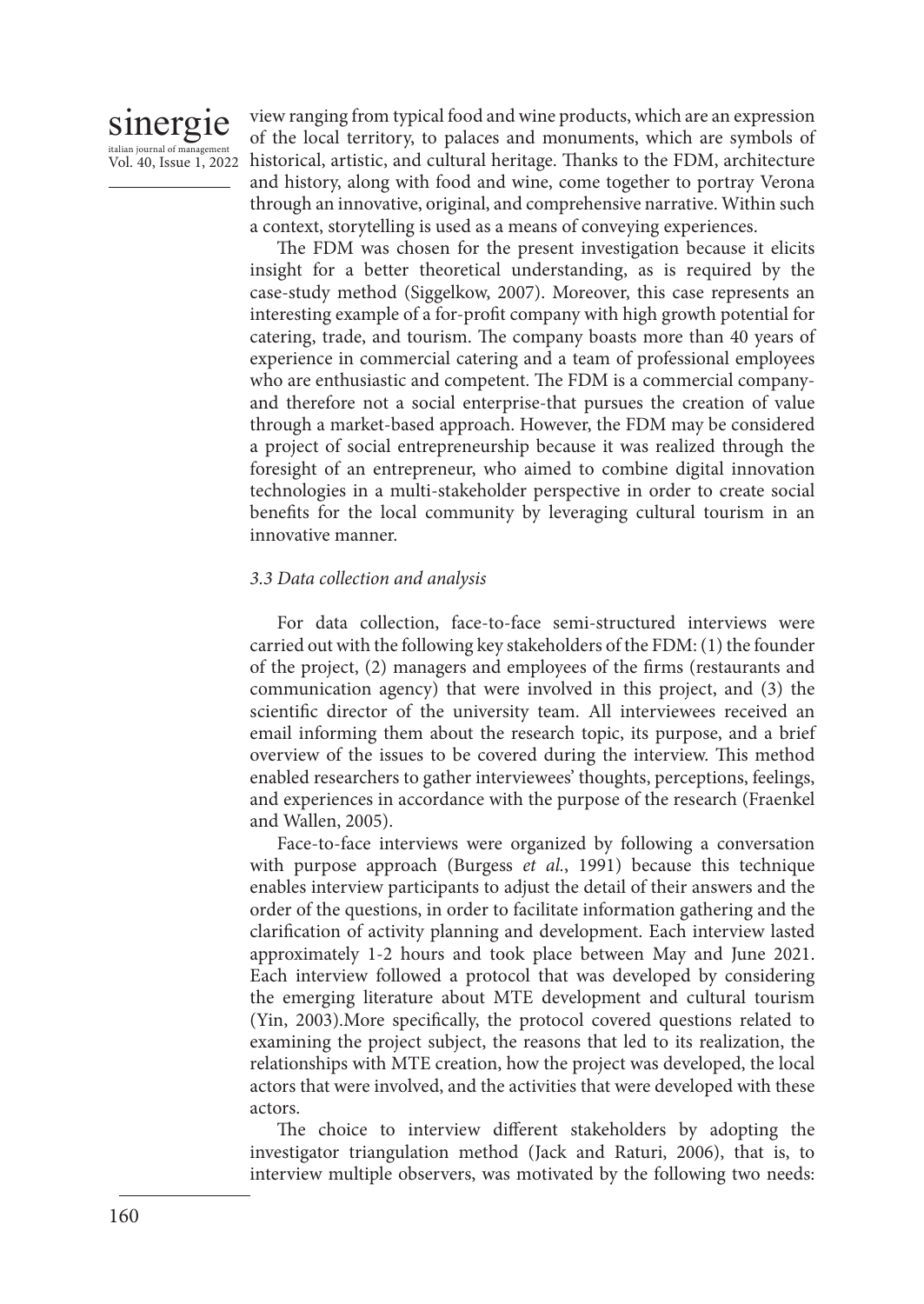(1) to collect the perspectives of both those who designed the project and those who participated in the project according to a multi-stakeholder approach, and (2) to overcome common problems related to single-source  $\frac{E_{\text{hbaranding}}}{\text{thrank of the dalamest}}$ bias.

The interviews were audio recorded, transcribed, and checked for accuracy. Prior to analyzing the data, respondents were asked to review the interview transcripts and confirm the accuracy of the information. The data was examined by using the NVivo 11 software to perform content analysis. The coding of themes was inductively carried out (Saldaña, 2009) in relation to the study's purpose. The two researchers conducted the coding work independently to search for themes and then compared and discussed the coding results and reached a consensus on common themes. The data analysis followed a blended approach, which was theoretically driven. However, further themes inductively emerged from the data (Miles *et al.*, 2014).

#### **4. Results**

This section presents prior perceived significance of the experience, authenticity, engagement, cultural exchange, culinary attraction, and quality of service, as well as experience sharing as the MTE dimensions that are developed in cultural tourism thanks to the FDM project, and proposes social entrepreneurship, along with digitalization, value cocreation, and a multi-stakeholder approach, as triggers of memorability in the FDM experience. A model for enhancing local cultural tourism through memorable experience development is provided (Figure 1) and can serve as a stimulus or enabler in the design of an MTE from the service provider perspective. In support of these research results, a selection of representative quotations are offered as empirical evidence.



*Fig. 1: Model for enhancing local cultural tourism through the development of memorable experiences* 

**Rossella Baratta Angelo Bonfanti Maria Grazia Cucci Francesca Simeoni** through the development of memorable experiences: the "Food Democracy Museum" as a phygital project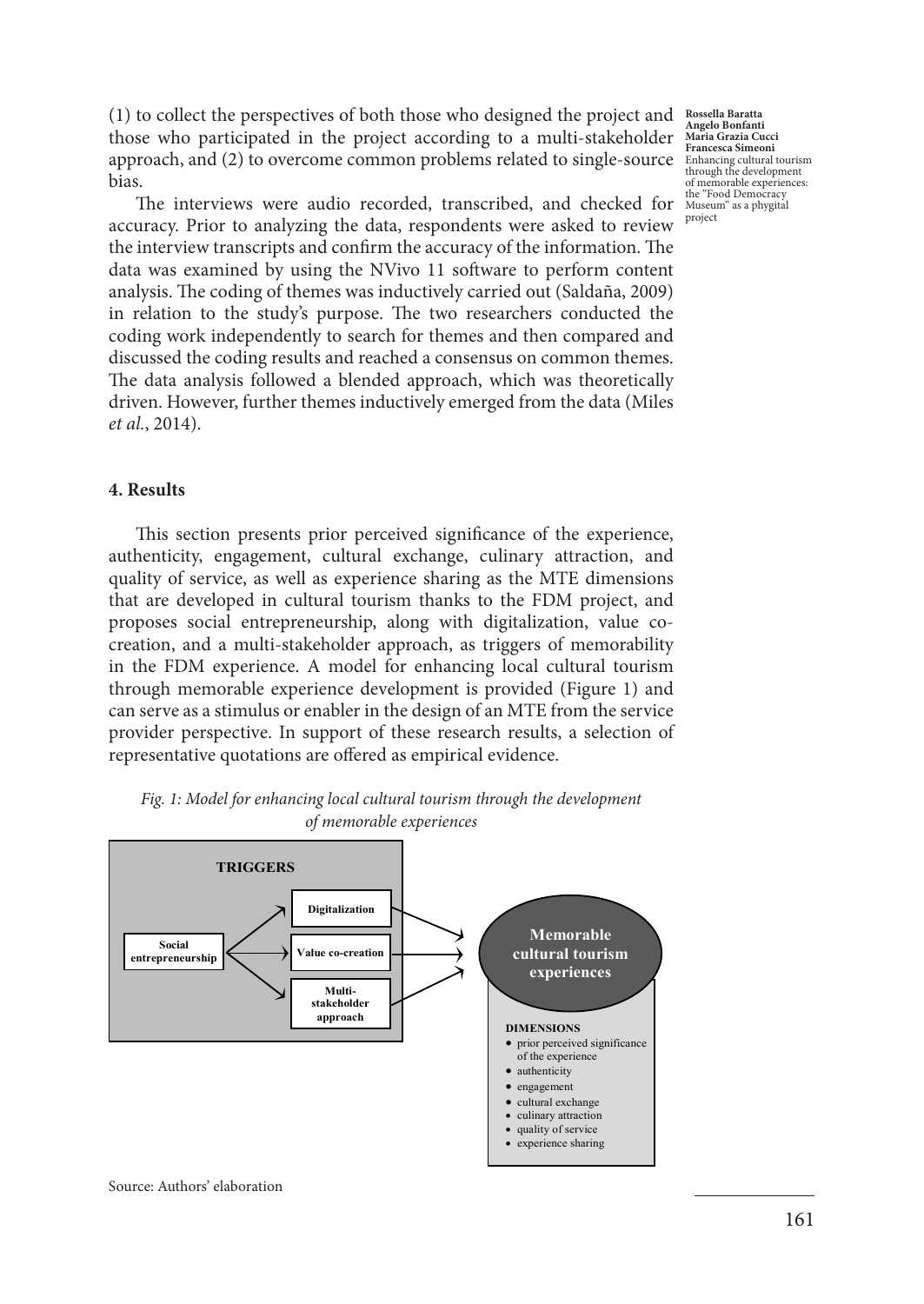#### sinergie italian journal of ma Vol. 40, Issue 1, 2022 *4.1 Dimensions of memorable experiences in cultural tourism 4.1.1 Prior perceived significance of the experience*

The dimension of prior perceived significance of the experience was highlighted during the interviews in terms of visiting a destination by creating awareness, knowledge, and desire about its landmarks in order to affect the decision of (re)visiting that specific destination. Verona, which has been on the UNESCO World Heritage List since 2000, is among the most visited cities in Italy, and its international arrivals represent two-thirds of total arrivals (Osservatorio del Turismo Regionale Federato, 2021). The cultural heritage of this city is not only preserved in museums but also widespread throughout its environmental and urban surroundings. However, some culturally important places are usually neglected by tourists - and also by citizens - during their visits, only because they are less known and, thus, not included in the main tourist itineraries. In addition, Verona is known for its rich cuisine: polenta, risotto, gnocchi, the famous tortellini of Valeggio, and even horse and donkey meat, prepared with recipes handed down for more than a thousand years, along with many wines are just some of the typical products of this territory. The FDM project represents the opportunity of creating (further) awareness of and knowledge and expectations the city of Verona and its cultural and gastronomic uniqueness. As stated by the owner of the examined restaurants:

"*An open-air museum is important for Verona, a city of culture and art whose value deserves to be diffused. Moreover, when thinking about the tourist attractiveness of our city, the primacy of Italian cuisine emerges, and the most popular dishes in the world are pizza and pasta".* 

## *4.1.2 Authenticity*

In the FDM, the visitor's experience is made authentic by the artisanal preparation of traditional gastronomic products, which are coherently combined with the historical and artistic heritage of the city. The stories of the four restaurants are closely intertwined with the growth of the city and the historic buildings in which they are housed. Moreover, in preparing the recipes, the products' seasonality is also considered, thus increasing not only the authenticity of the experience, but also the sustainability of the project. Finally, the FDM philosophy is to offer dishes that are not prepared for tourists but eaten by the Veronese themselves, and that represent the typical and traditional culinary experience of Verona. A restaurant manager described the project as follows:

*"The FDM provides a close experience of culinary traditions that is highly representative of local production chains and goes from the surrounding territory to the 'table' as the final location of the experiences, where they can be enjoyed by everyone: Italian and international tourists and citizens".*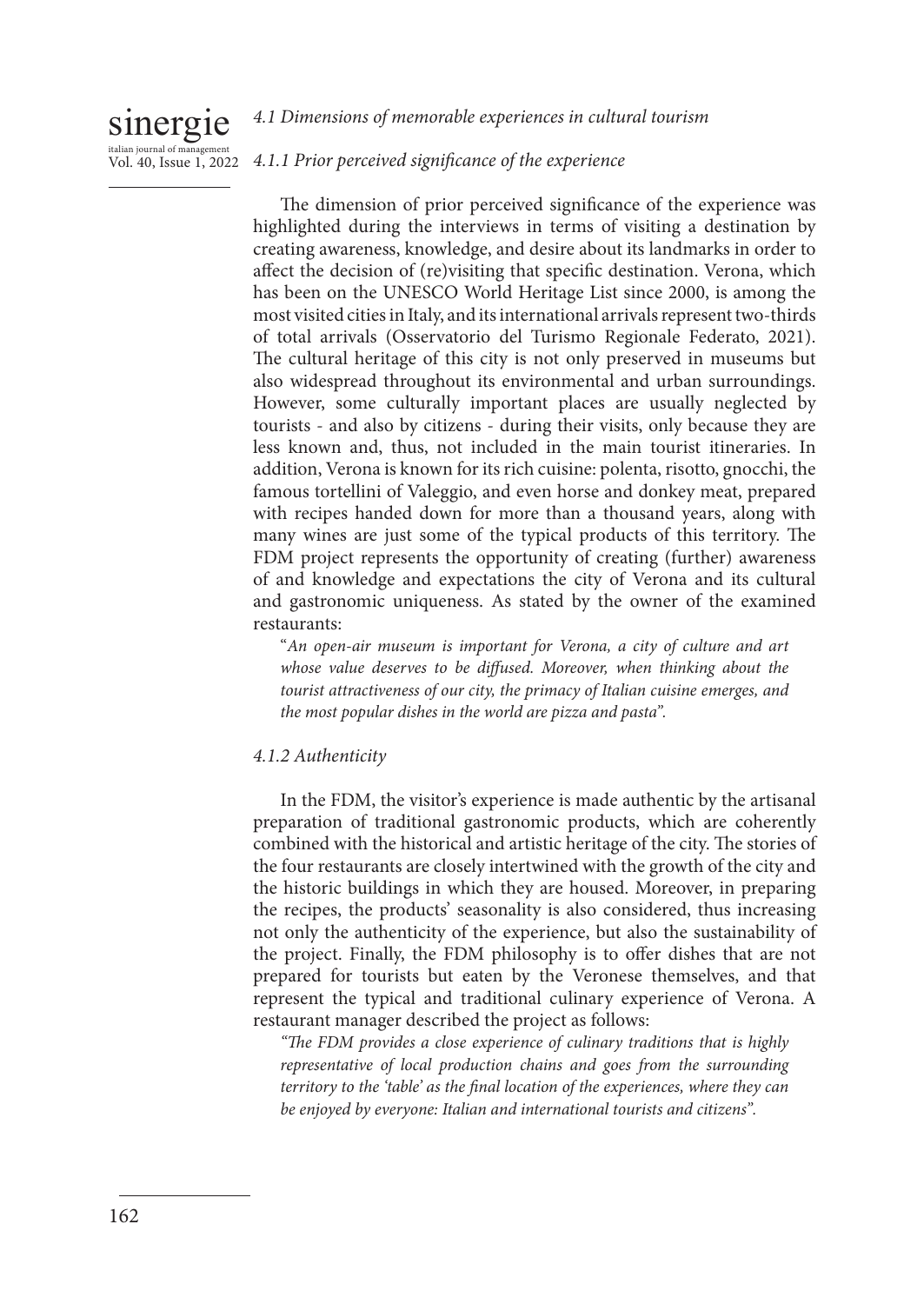#### *4.1.3 Engagement*

The services and activities that were proposed by the FDM project are capable of stimulating emotions such as interest and curiosity, also interactively, and of encouraging visitor engagement. Corporate storytelling, which is carried out throughout itineraries, combines traditional gastronomic routes with historical and artistic knowledge of the city. In addition, both tourists and the local community are engaged in the FDM experience. As described by the owner, the purpose of the project is as follows:

*"The aim is to create an emotional impact on FDM visitors. The innovative interventions are aimed at engaging both residents and Italian and foreign tourists, to enable them to discover and rediscover the historical and artistic links of some very famous locations".* 

#### *4.1.4 Cultural exchange*

Through the authenticity of the experience and the engagement of the local community within its activities, the FDM allows cultural exchange to take place. In this respect, the original contents of itineraries that meet the experience-seeking tourists' needs were created to propose different experiences using the app of FDM project. These contents were developed based on ad hoc research on local art, history, culture, cuisine, customs and traditions, lifestyles of the past, and even anecdotes and fun facts about the city. Indeed, the communication agency provided the following description of the project:

*"FDM allows a close, deep and meaningful experience of the city, combining traditional gastronomic itineraries with artistic and historical knowledge of the city, and with the residents themselves. A combination that describes tourism in Verona so well: culture and cuisine! Everyone - tourists and citizens - can freely visit less known places of this city by better learning about its typical and unique aspects".* 

#### *4.1.5 Culinary attraction*

The valorization of local food, together with the history and culture of the city, is the main tourist attraction of the FDM, which therefore presents itself as a project where culinary attraction plays a key role. The protagonists of the project are, in fact, four restaurants that are located in the historic center of Verona and have followed the history of Italian and Veronese cuisine since the end of the 1800s. Moreover, although the itineraries and paths of the project cover different aspects of local culture and traditions, one of them is entirely focused on discovering local food. As reported by the manager of one of these restaurants:

*"The FDM responds to the need to enhance the historicity of the city's gastronomic proposal and the culinary craft of local traditions. Food then, in its historical and artisan value, is enhanced as an element of tourist attraction in itself".*

**Rossella Baratta Angelo Bonfanti Maria Grazia Cucci Francesca Simeoni** Enhancing cultural tourism through the development of memorable experiences: the "Food Democracy Museum" as a phygital project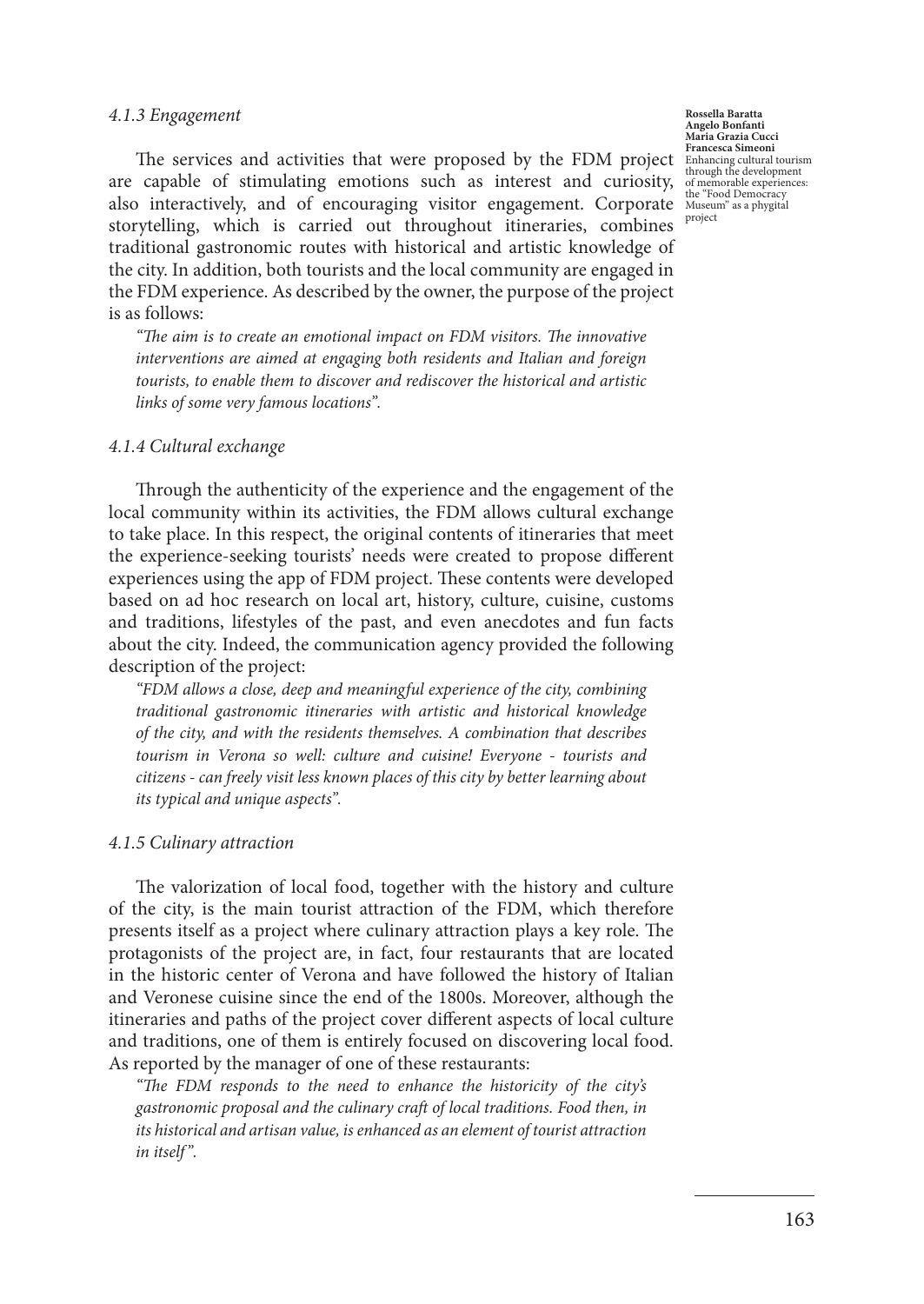## *4.1.6 Quality of service*

sinergie italian journal of ma Vol. 40, Issue 1, 2022

In the FDM, the quality of the service is ensured not only by the excellent raw ingredients used in preparing typical dishes, but also by the presence of friendly staff and customized service. One of the restaurant managers stated as follows:

*"Our employees have the opportunity to enhance not only their technical skills, but also their ability in proposing and showcasing the quality of our high-quality raw materials and dishes. The FDM favors the qualification of waiters as a professional in customer care".*

Service quality is also enhanced by the overall accessibility of the experience. During the development of the different routes, architectural barriers and other elements of physical accessibility were carefully considered. The project is also economically accessible, as all the involved restaurants are positioned in an average price range. As reported by the business owner:

*"It is an experience that everyone can access. The name of the project is actually based on our corporate philosophy and derives from the desire to offer Italian culture and cuisine to a wide audience and make it accessible to all: Food Democracy".*

### *4.1.7 Experience sharing*

The interviewees highlighted the importance of cultural tourism experience sharing. More specifically, the results of this study indicate that the FDM is an experience that can be shared both online and offline during the trip while tourists contextually enjoy on-site activities. By incorporating digital technologies, visitors can share online contents directly via the social media that are linked to the FDM app. The communication agency that was involved in this project thus described this opportunity of experience sharing:

*"The sharing of this heritage of traditions and culture takes place thanks to the technological infrastructure, and in particular thanks to the dedicated app that allows experience to be transferred and shared among all those involved".* 

As regards offline sharing, the FDM's services and activities can be enjoyed individually as well as with other tourists, and the whole experience is characterized by continuous interactions with the staff and the local community. This fact is demonstrated by the business owner:

*"The FDM also favors a moment of shared experience, given by the personal and collective growth that comes from discovering and sharing different ways of living, thinking and-why not-eating, and that therefore represents the deepest values of tourism… the table is an ideal place to share an experience!"*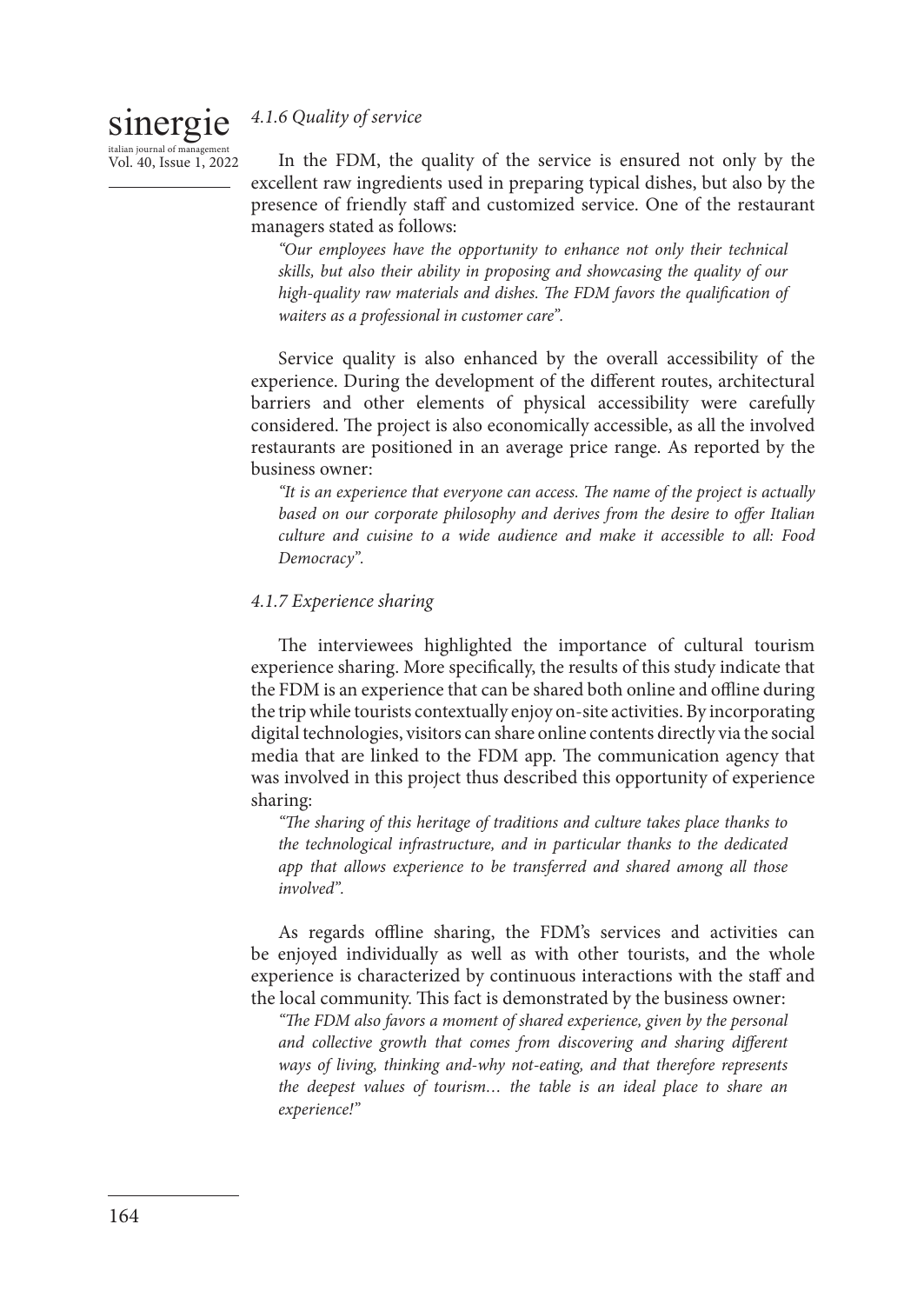#### *4.2 Triggers of memorable experiences in cultural tourism*

#### *4.2.1 Social entrepreneurship*

The FDM is an example of social entrepreneurship project because a forward-looking entrepreneur of a for-profit firm was able to create a new tourism product in an innovative manner. The project is intended not only to create economic value for the companies involved - which are of a commercial nature - but also to make a social contribution by addressing tourists' experiential needs in local cultural tourism and, at the same time, enhancing the local community welfare. Indeed, the social and economic externalities that are generated by the FDM's entrepreneurial activities are also distributed to other economic players located in the destination. The project is inextricably linked to the territory that hosts it and promotes the creation of value for people and communities. According to the business owner:

*"The FDM is an important project for everyone: restaurants, employees that are qualified as customer care personnel, cultural tourists that expect high quality products and services, the cultural value of the city of Verona, and the development of the entire surrounding Veronese territory".* 

This project, in recognizing technology as an opportunity for value co-creation and involving diverse relevant stakeholders, can enhance the overall tourist experience and design memorable cultural tourism experiences. Therefore, social entrepreneurship plays a fundamental role as a trigger of digitalization, value co-creation, and the adoption of a multistakeholder approach that, in their turn, contribute to fostering memorable experiences in cultural tourism.

#### *4.2.2 Digitalization*

During the interviews, the importance of enhancing local cultural tourism by leveraging digital technologies emerged as one of the fundamental aspects capable of fostering and enriching the memorability of tourism experience and, consequently, satisfying phygital tourists and citizens. In this regard, the FDM was designed using a web app because it is considered to be one of the simplest to use tools via smartphones in terms of graphical interface, navigation and functionality. Accessing the FDM web app is possible via different paths: in addition to a direct link to the web app, a totem equipped with a QR code, whose scan allows visitors to access multimedia content, is located in the restaurants. The QR code is also shown on the disposable placemats that are distributed to the customers of each restaurant to allow faster access. Prominence is given to the digital museum through the company's websites and social channels, from which it is possible to access the FDM. The project is therefore aimed not only at residents but also national and international tourists through reading paths that are translated into multiple languages and united by the extensive use of images, which overcomes cultural limits. With these words, the business owner described the importance of investing in digitalization to create the FDM project:

**Rossella Baratta Angelo Bonfanti Maria Grazia Cucci Francesca Simeoni** Enhancing cultural tourism through the development of memorable experiences: the "Food Democracy Museum" as a phygital project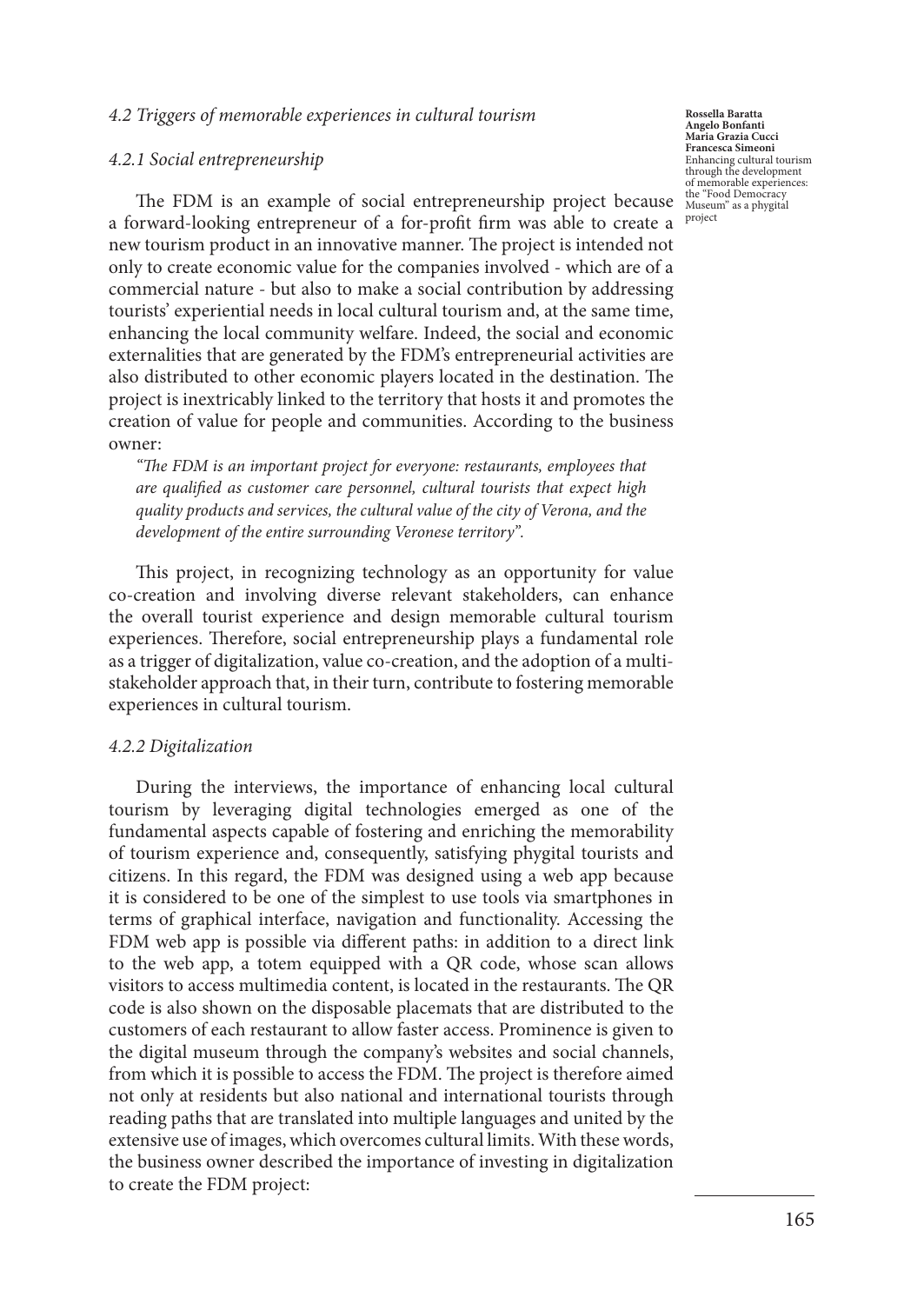*"Digital technology is designed to both promote the dissemination of the experience, by involving an inter-company and intergenerational audience, and minimize the infrastructure within the sites that welcome the restaurants (all under artistic constraint), by focusing on infrastructural lightness and widespread diffusion of the Web".*

#### *4.2.3 Value co-creation*

The FDM project encourages a joint process of value creation. During the preliminary steps of the project, several meetings were held with both the primary stakeholders (i.e., those directly in charge of designing the experience) and the secondary stakeholders (e.g., the local community and schools, and the municipalities). Thanks to the technological infrastructure, tourists are also involved in the value co-creation process. The value that is co-created from a multi-stakeholder approach, in turn benefits not only companies, but also their employees, tourists, and the local community. According to the communication agency, the joint design of the project enriches the final experience and technology allows the leveraging of existing synergies among different stakeholders:

*"In order to jointly create a memorable experience, the project design was shared among different stakeholders. The purpose was to enable each participant in the project to contribute with ideas and suggestions throughout the development of the app. Technology in turn enables the transfer of cocreated value to companies and visitors, be them tourists or Veronese".* 

## *4.2.4 Multi-stakeholder approach*

The FDM project was conceived to realize an innovative product whose aim is to enhance local cultural tourism through memorable experience development. In this sense, the web app that is necessary to orient phygital tourists and citizens towards less known places and typical attractions of the city of Verona requires synergies among different actors. For this reason, the project was realized through the joint work of several stakeholders, including the local tourism and catering industry, the local administration, the University of Verona, and the citizens. As argued by the scientific director of the university team:

*"This project was realized through the joint action of multiple actors of the territory that usually do not interact and collaborate. The integration of multiple stakeholders was aimed to incorporate different needs and expectations that best satisfy the cultural needs of tourists and residents".*

## **5. Discussion**

This study revealed the dimensions and triggers of memorable experiences in cultural tourism from the experience provider perspective in order to enhance local cultural tourism and orient phygital tourists and citizens towards less known places and typical attractions. As regards the dimensions of MTEs in cultural tourism, the results of this research provide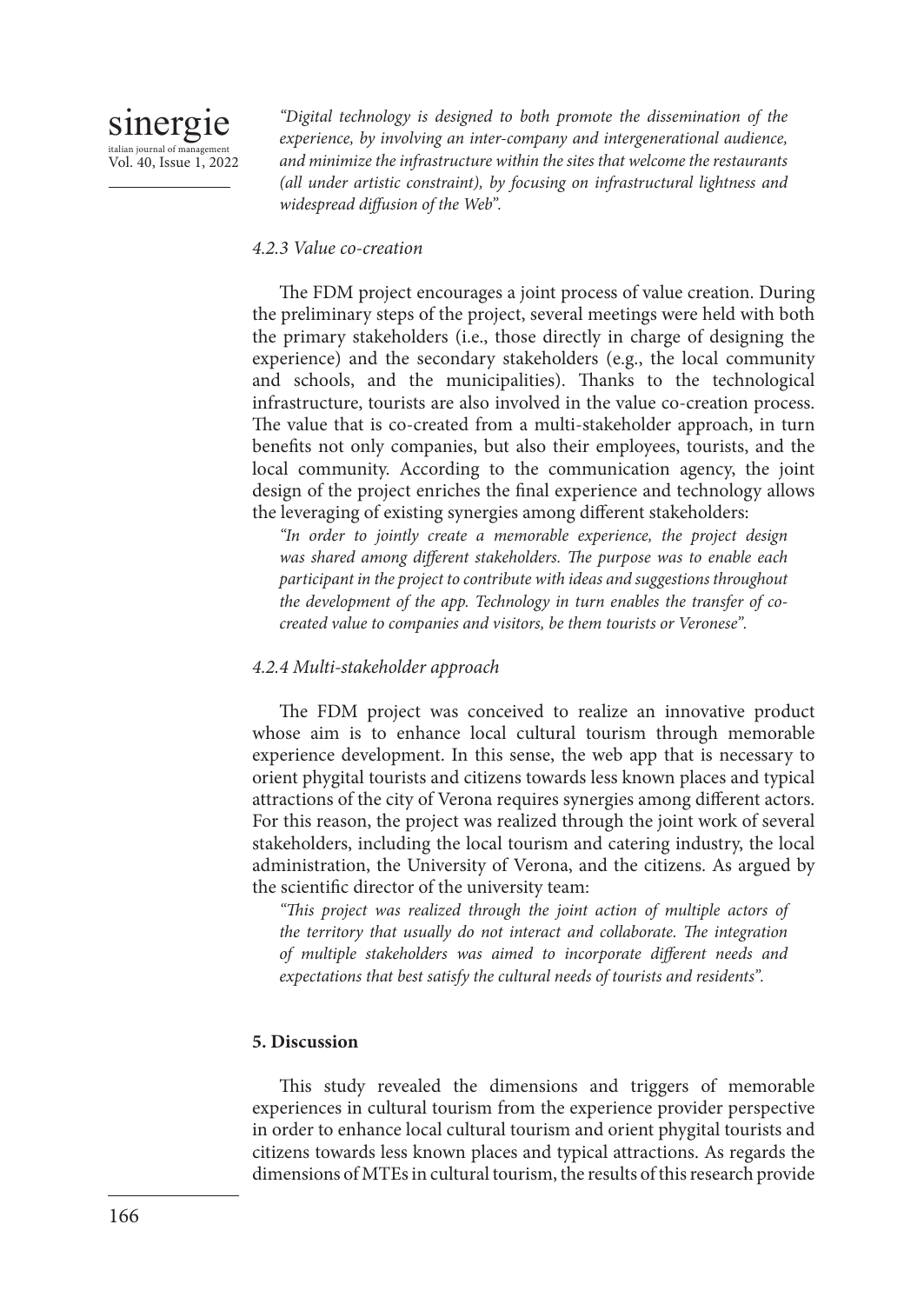empirical evidence for the dimensions of MTEs within the FDM cultural **Rossella Baratta**  tourism project, thus supporting the idea that the FDM is an example of a **Angelo Bonfanti Maria Grazia Cucci Francesca Simeoni** memorable cultural tourism experience. More specifically, the interviewees Enhancing cultural tourism<br>https://www.https://www.https://www.https://www.https://www.https://www.https://www.https://www.https://www.https://www. argued the importance of the six following dimensions in enhancing local cultural tourism through memorable experience development: prior the "Food Democracy Museum" as a phygital perceived significance of the experience, authenticity, engagement, cultural exchange, culinary attraction, quality of service, and experience sharing.

With specific regard to the first dimension - that is, prior perceived significance of the experience - this research, in line with prior studies, highlights that the significance of the experience exists before travel to the destination and affects destination choice, tourist satisfaction, and future travel intentions (Seyfi *et al.*, 2019; Chandralal and Valenzuela, 2013). It is created based on prior knowledge of what one is going to visit in the destination, and thus depends on the reputation and iconic components of a destination, i.e., the city center of Verona in this case. In this regard, the web app enables visitors to know about the destination in terms of number and types of itineraries, including the environmental and urban contexts (e.g., Pencarelli *et al.*, 2016; Golinelli, 2008), as well as what is necessary to better know the city from a cultural and gastronomic point of view, before travelling. Second, the authenticity of the experience is among the most important needs of cultural tourists (Richards, 1996), and travelers often remember authentic tourism experiences positively (Chandralal and Valenzuela, 2013). In this sense, in the FDM visitors are provided with authentic cultural and culinary experiences. Third, the activities of the FDM are capable of stimulating positive feelings and emotions because they are based on engagement, which is defined as involvement with and commitment to a tourism experience (Brodie *et al.*, 2011). More specifically, tourists' (and citizens') engagement has a positive impact on their satisfaction and on the overall tourism experience, as Taheri *et al.* (2014) argued. Fourth, with reference to the cultural exchange dimension, cultural contact measures the "purpose and depth of experience tourists seek" when traveling for cultural reasons (Gnoth and Zins, 2013, p. 738). Thus, cultural exchange, which refers to the exploration of local culture, knowledge, and lifestyles, takes place in the FDM. Fifth, this study confirms that culinary attraction is important in enhancing local cultural tourism, as past studies have outlined (Cucculelli and Goffi, 2016; Karim and Chi, 2010). Sixth, service quality, which is another necessary element for MTEs in general (Kim, 2014) and in cultural tourism (Seyfi *et al.*, 2019), is also provided to FDM visitors. Lastly, FDM allows visitors to share the experience both online and offline. This is in line with evidence that demonstrates that sharing a tourism experience with other people enhances the meaningfulness of the experience and post-trip evaluations (Chandralal *et al.*, 2014). Although most studies have addressed experiences that are shared online, tourists also go on holiday to socialize with friends and family and to develop new friendships (Xu *et al.*, 2017). In the FDM, the tourism experience is actually shared during the trip and in context with on-site activities, especially when culinary attraction plays a key role (Williams *et al.*, 2019).

With precise reference to the triggers that have been proposed in this study, the results provide evidence of the fact that social entrepreneurship is

of memorable experiences: project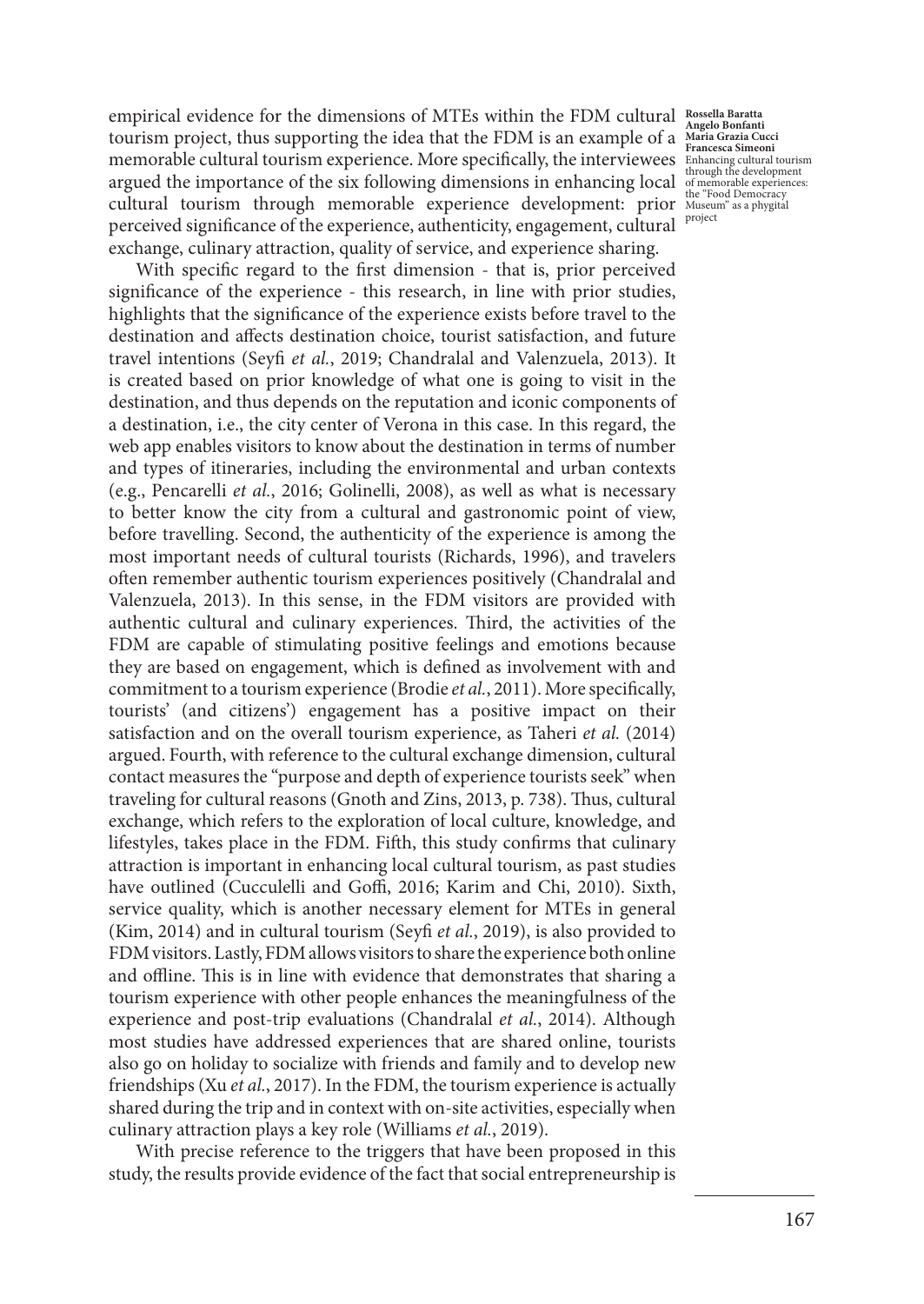

an appropriate environment for fostering digitalization, value co-creation and a multi-stakeholder approach in order to act as triggers for memorable experiences in cultural tourism. In this sense, this study presents empirical evidence on project that was developed not for exclusively commercial purposes, but rather as a result of the inclination of an entrepreneur who aimed to create socio-cultural benefits. Indeed, thanks to this social entrepreneur, the FDM project recognizes technological innovation as an opportunity for value co-creation and involved diverse stakeholders' perspective, thus enhancing the overall tourist experience, in accordance with the aims of social entrepreneurship (Zahra *et al.*, 2009). In the FDM, digital technologies have the power to enhance visitors' satisfaction and engagement and to enrich the memorability of tourism experiences, which is in line with previous research (Bec *et al.*, 2019). Value is created by the customers' lives and experiences (Heinonen *et al.*, 2013), as well as their perception of reality and interactions with others. Moreover, through technological infrastructure, tourists are also involved in the value cocreation process (Kelly *et al.*, 2017). The FDM was created thanks to the joint participation of diverse stakeholders according to the quadruple helix model (Carayannis and Campbell, 2009), that suggests that innovation requires synergies among different actors, namely, the government, the tourist industry, universities, and civil society.

#### **6. Theoretical, practical, and social implications**

This study provides several theoretical, practical, and social implications. From a theoretical viewpoint, this study advances the limited literature on memorable experiences in cultural tourism (e.g., Tung and Ritchie, 2011; Bessière, 2013; Lee, 2015) by confirming the five dimensions that are usually suggested in the cultural tourism literature (Seyfi *et al.*, 2019), and adding experience sharing as a further dimension to be considered, as argued by other scholars (e.g., Volo, 2010; Chandralal *et al.*, 2014; Xu *et al.*, 2017; Williams *et al.*, 2019). Furthermore, this research shed light on the triggers of MTEs in a cultural tourism context. In this regard, the study adds to the emerging stream of research dealing with social entrepreneurship in the tourism context (Crnogaj *et al.*, 2014; Swanson and DeVereaux, 2017), and with the relevance of digital innovations for value co-creation in tourism (Serravalle *et al.*, 2019). In addition, while social entrepreneurship and MTEs have generally been investigated separately, except for limited studies (e.g., Castellani *et al.*, 2020), this research helps to fill this gap by providing evidence that social entrepreneurship is an appropriate environment for digital innovation technologies, value cocreation and the adoption of a multi-stakeholder perspective to act as a trigger of memorable experiences in cultural tourism. Finally, this study supports the social entrepreneurship literature according to which forprofit entrepreneurs combine commercial purposes with social goals by using innovative approaches to solve social problems.

With reference to practical implications, the results of this study make suggestions to effectively design memorable experiences in cultural tourism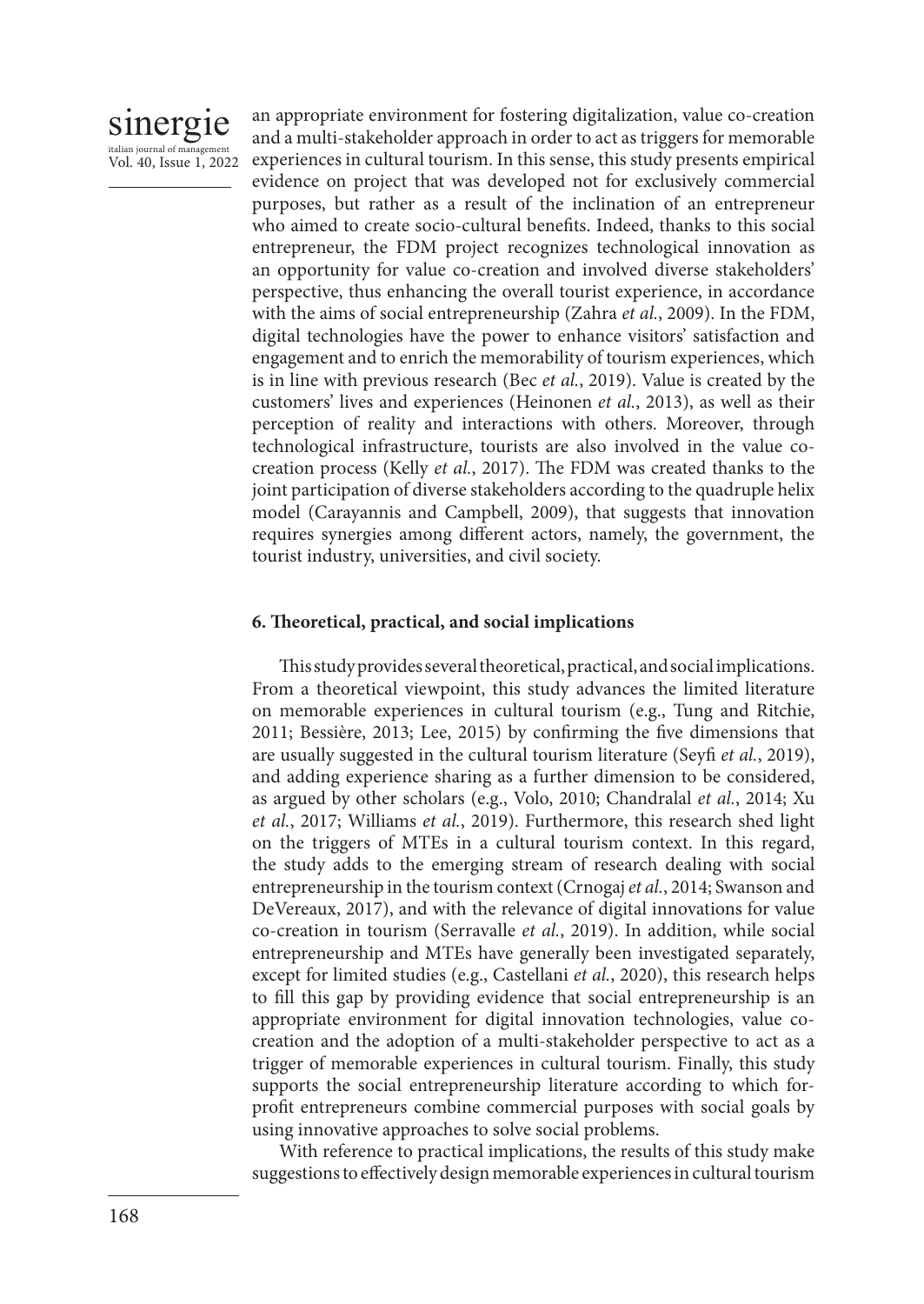by combining value co-creation synergies and digitalization according **Rossella Baratta**  to a multi-stakeholder approach, particularly when they are supported by entrepreneurs with social entrepreneurship propensity. The results of Enhancing cultural tourism this research suggest all cultural tourism destinations, especially those with a strong reputation like Verona, can enhance local cultural tourism Museum" as a phygital through the development of memorable experiences with the potential contribution of each category of stakeholder. After all, both cultural heritage and local food are valuable, unique, and non-imitable resources of experience creation that should be leveraged to achieve long-term competitive advantages (Barney, 1991). As this study highlights, memorable experiences in cultural tourism can be triggered not only through strategic actions carried out by one or more tourism firms, but also joint actions of multiple stakeholders that belong to the main categories of the quadruple helix model (Carayannis and Campbell, 2009), that is, business, university, government, and civil society. From this perspective, this research suggests enriching the experiences of new information and significance, authenticity, engagement, cultural exchange, culinary attraction, and quality of service in order to satisfy tourists' and residents' cultural needs. In addition, this study recommends ensuring that these experiences are shared both offline and online. To move in this direction, entrepreneurs of SMEs can, on the one hand, invest in staff training where employees, especially front office personnel, have to develop not only service quality skills but also knowledge about local cultural aspects such as customs and traditions, fun facts that the inhabitants of the area usually know, and anecdotes that the customers of a restaurant, for example, do not expect a waiter to tell. In addition, employees can be taught of communication and relationshipbuilding techniques in order to create appealing cultural experiences for their customers. In particular, experiential training could help employees better conceptualize how to communicate and interact with customers/ tourists so that the staff can transfer what they have learned into their professional life. In general, experiential training nurtures specific skills such as the ability to reflect, guarantees self-discipline, and strengthens the willingness to learn. For example, training methods inspired by art forms such as theatre and cinema are able to better develop participants' soft skills (e.g., Gibb, 2004; Baccarani and Bonfanti, 2016). On the other hand, SMEs can invest in different forms of technology that are not necessarily very expensive, such as web apps and digital totems. The challenge is to offer cultural tourism experiences that stimulate and gratify them in terms of knowledge, engagement, cultural exchange, relationships, and sharing. In addition, technology can contribute to offering unexpected benefits so participants can make their own discoveries and share their experiences with others.

Lastly, the results of the study show that the FDM project also has important social implications. More specifically, this research argues that cultural tourism can be promoted locally through a multi-stakeholder approach in which value is jointly created by several stakeholders. In consideration of the devastating impact of the COVID-19 pandemic also from a social perspective, it is necessary to restore social cohesion and a sense of belonging to the community, so residents' involvement in

**Angelo Bonfanti Maria Grazia Cucci**  of memorable experiences: project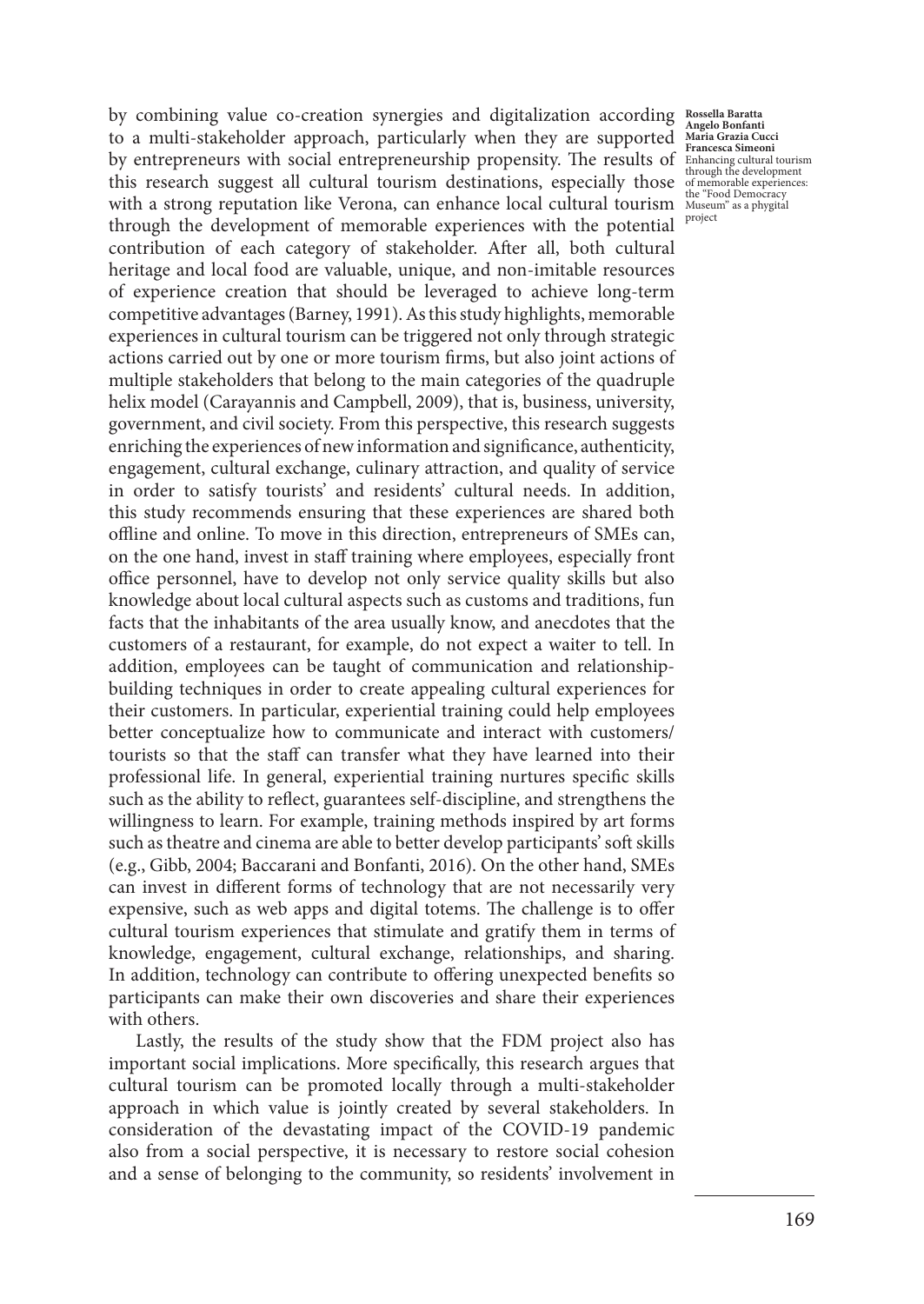

tourism recovery strategies is critical (Qui *et al.*, 2020). In the FDM, the local community is empowered through the valorization of local culture and traditions, which either remain written in books or imprinted in the knowledge of those who have learned them, or disperse into nothingness. Thanks to this project, on the contrary, local culture and traditions can continue to be disseminated locally as well as learned on a larger scale. They can be a source of curiosity and debate, as well as a means of comparison with other local customs by increasing local knowledge and culture. This project suggests the importance of investing in the local memory of a territory in various terms such as heritage, art, food, and beverages such as wine, by investing in projects that can not only culturally but also economically engage people, companies, and governments that are interested in keeping the cultural tourism of a specific territory alive. In this way, the project can provide further occasions of both social employment and relationship development.

## **7. Conclusions**

The aim of this study was to examine how to enhance local cultural tourism through the development of memorable experiences by identifying the dimensions and triggers of memorable experiences in cultural tourism from the experience provider perspective. The results of the content analysis indicate that the FDM project develops such experiences through specific factors fostering them. The FDM is located in a tourism destination that enjoys a strong reputation for its cultural and culinary attractions, hence enhancing the significance of the experience prior to the visit. Culinary traditions play a key role as a factor of attractiveness, and also satisfy visitors' need for authenticity when coherently connected to the historical and artistic heritage of the city. Eating at the same table can represent the concluding point of the experience and provide an element not only of culinary attraction but also of engagement and cultural exchange. Overall, excellent service quality is always maintained. Thus, these findings support the study by Seyfi and colleagues (2019) indicating prior significance of the experience, authenticity, engagement, cultural exchange, culinary attraction, and quality of service as dimensions of memorable experiences in cultural tourism. Moreover, visitors of the FDM have the possibility of sharing their experience both online and offline, an aspect that is considered to have a positive impact on tourists' attitudes and behavioral intentions because it contributes to making the experience even more memorable. Value co-creation, a multi-stakeholder approach, and technology are found to enable the design of memorable experiences in cultural tourism from the service provider perspective, when supported in turn by social entrepreneurship.

This research has some limitations that reside in having adopted a qualitative research method (single case study) and considered only the experience provider perspective. Although this study referred to multiple stakeholders and subsequently engaged different analysis perspectives, generalizations need to be treated with caution.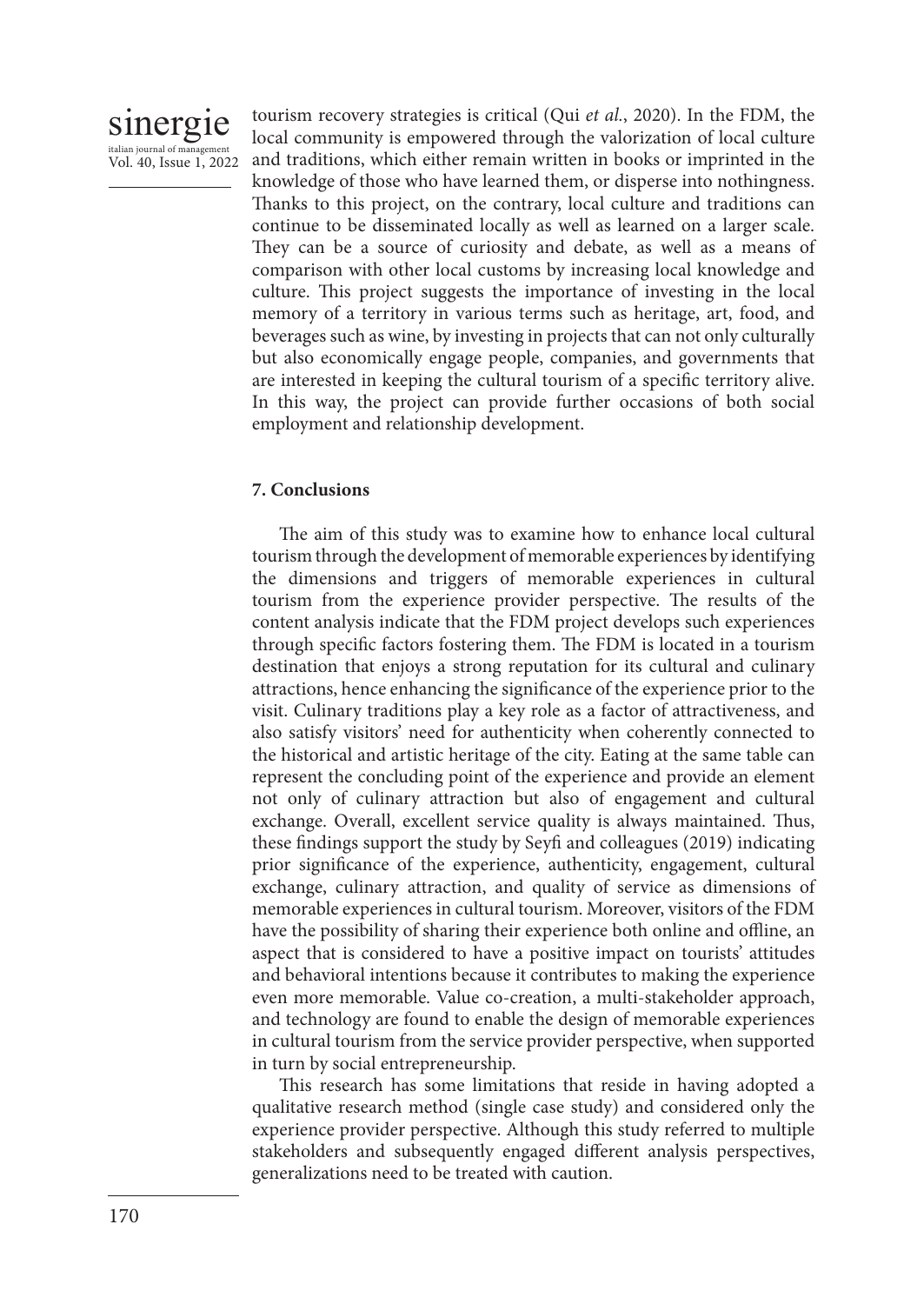This study can represent a starting point for further research on the **Rossella Baratta**  continuous evolution of the case by means of a longer and real-time **Angelo Bonfanti Maria Grazia Cucci Francesca Simeoni** analysis as well as on the implementation of memorable experiences in Enhancing cultural tourism through the development the cultural tourism model over time through a longitudinal case study. In addition, further research could generalize the conclusions obtained with other similar case studies in Italy and international contexts. This could be done by identifying other analogous projects and replicating the research presented here. Future investigations could also establish whether and which stakeholders could be involved in the research. Another path for future research consists in a deeper investigation of the relationships among the different triggers and dimensions of memorable cultural tourism experience, thus aiming at establishing a possible causal relationship between triggers and dimensions of memorable experiences in cultural tourism. In this respect, a quantitative, explanatory approach should be preferred. Lastly, future research could relate to the validation of the dimensions and triggers of memorable experiences in cultural tourism from the customer/tourist/resident perspective by carrying out a quantitative analysis through a structural equation modeling approach.

### **References**

- ACS Z.J., BOARDMAN M.C., MCNEELY C.L. (2013), "The social value of productive entrepreneurship", *Small Business Economics*, vol. 40, n. 3, pp. 785-796.
- AKAKA M.A., VARGO S.L. (2014), "Technology as an operant resource in service (eco) systems", *Information Systems and e-Business Management*, vol. 12, n. 3, pp. 367-384.
- ALTINAY L., SIGALA M., WALIGO V. (2016), "Social value creation through tourism enterprise", *Tourism Management,* vol. 54, n. June, pp. 404-417.
- AQUINO R., LÜCK M., SCHÄNZEL H.A. (2018), "A conceptual framework of tourism social entrepreneurship for sustainable community development", *Journal of Hospitality and Tourism Management*, vol. 37, n. December, pp. 23-32.
- AUSTIN J., STEVENSON H., WEI-SKILLERN J. (2006), "Social and commercial entrepreneurship: same, different or both?", *Entrepreneurship, Theory and Practice*, vol. 30, n. 1, pp. 1-22.
- AZIS N., AMIN M., CHAN S., APRILIA C. (2020), "How smart tourism technologies affect tourist destination loyalty", *Journal of Hospitality and Tourism Technology,* vol. 11, n. 4, pp. 603-625.
- BACCARANI C., BONFANTI A. (2016), "Business theatre in management studies: A structured literature review and future research directions", *International Journal of Managerial and Financial Accounting,* vol. 8, n. 3/4, pp. 334-360.
- BACCARANI C., CASSIA F., ROSSATO C., CAVALLO D. (2019), "Territory, firms and value co-creation synergies", *Journal of Place Management and Development,* vol. 12, n. 2, pp. 197-208.
- BACQ S., JANSSEN F. (2011), "The multiple faces of social entrepreneurship: A review of definitional issues based on geographical and thematic criteria", *Entrepreneurship and Regional Developmen*t, vol. 23, n. 5/6, pp. 373-403.

of memorable experiences: the "Food Democracy Museum" as a phygital project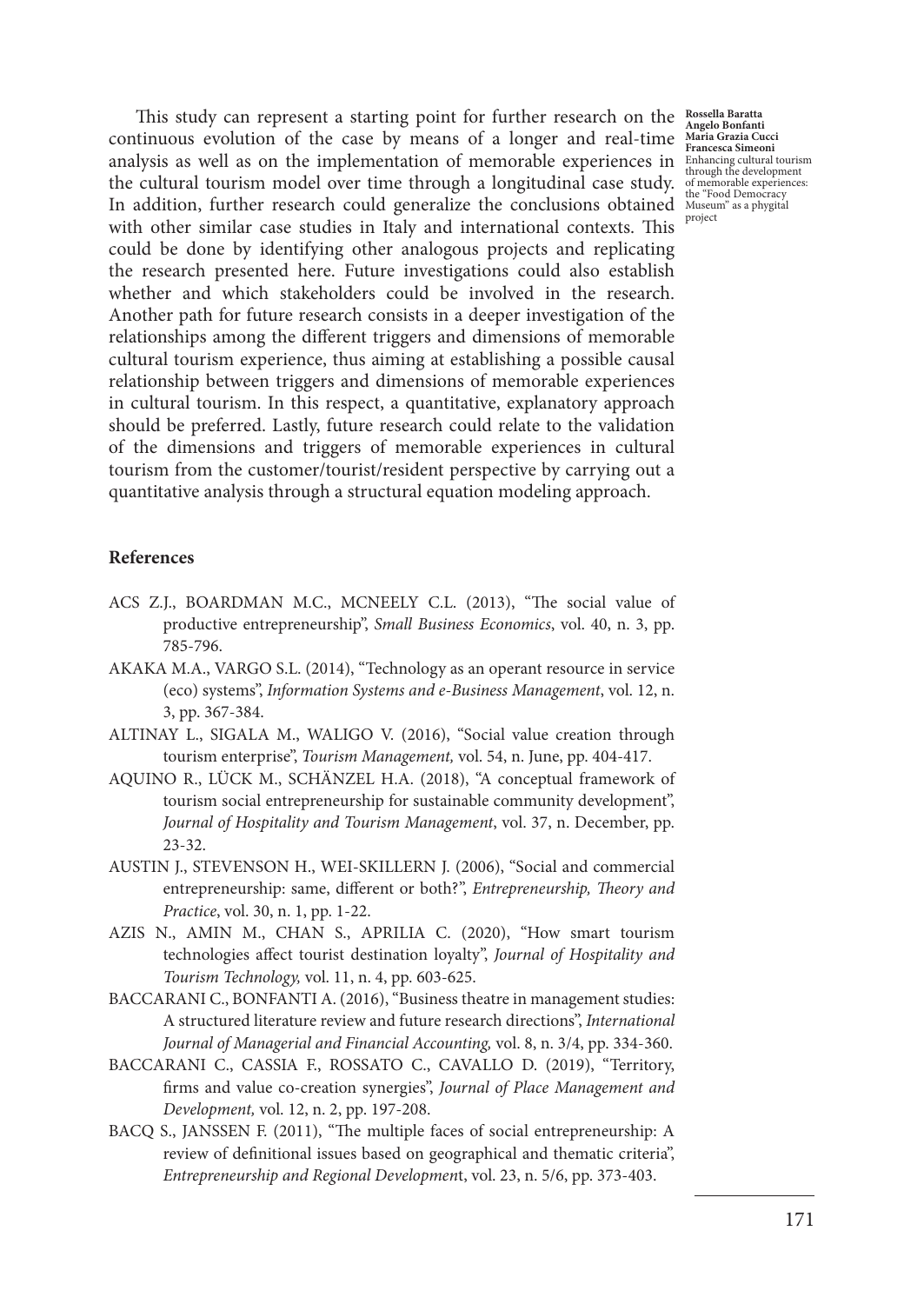# sinergie

italian journal of management Vol. 40, Issue 1, 2022

- BALLINA F.J., VALDES L., DEL VALLE E. (2019), "The phygital experience in smart tourism destination", *International Journal of Tourism Cities*, vol. 5, n. 4, pp. 656-671.
- BARATTA R., SIMEONI F. (2021), "Food is good for you (and the planet): balancing service quality and sustainability in hospitality", *Sinergie Italian Journal of Management*, vol. 39, n. 1, pp. 193-213.
- BARNEY J. (1991), "Firm resources and sustained competitive advantage", *Journal of Management,* vol. 17, n. 1, pp. 99-120.
- BEC A., MOYLE B., TIMMS K., SCHAFFER V., SKAVRONSKAYA L., LITTLE C. (2019), "Management of immersive heritage tourism experiences: A conceptual model", *Tourism Management*, vol. 72, n. June, pp. 117-120.
- BESSIÈRE J. (2013), "«Heritagisation», a challenge for tourism promotion and regional development: An example of food heritage", *Journal of Heritage Tourism*, vol. 8, n. 4, pp. 275-291.
- BRODIE R.J., HOLLEBEEK L.D., JURIĆ B., ILIĆ A. (2011), "Customer engagement: Conceptual domain, fundamental propositions, and implications for research", *Journal of Service Research*, vol. 14, n. 3, pp. 252-271.
- BURGESS N., SHAPIRO J.L., MOORE M.A. (1991), "Neural network models of list learning", *Network: Computation in Neural Systems,* vol. 2, n. 4, pp. 399- 422.
- CAO Y., LI X.R., DIPIETRO R., SO K.K.F. (2019), "The creation of memorable dining experiences: Formative index construction", *International Journal of Hospitality Management*, vol. 82, n. September, pp. 308-317.
- CAPUANO N., GAETA A., GUARINO G., MIRANDA S., TOMASIELLO S. (2016), "Enhancing augmented reality with cognitive and knowledge perspectives: A case study in museum exhibitions", *Behaviour and Information Technology,* vol. 35, n. 11, pp. 968-979.
- CARAYANNIS E.G., CAMPBELL D.F.J. (2009), "«Mode 3» and «Quadruple Helix»: Toward a 21st century fractal innovation ecosystem", *International Journal of Technology Management,* vol. 46, n. 3/4, pp. 201-234.
- CASTELLANI P., BONFANTI A., CANESTRINO R., MAGLIOCCA P. (2020), "Dimensions and triggers of memorable tourism experiences: Evidence from Italian social enterprises", *The TQM Journal,* vol. 32, n. 6, pp. 1115- 1138.
- CHANDRALAL L., RINDFLEISH J., VALENZUELA F. (2014), "An application of travel blog narratives to explore memorable tourism experiences", *Asia Pacific Journal of Tourism Research*, vol. 20, n. 6, pp. 680-693.
- CHANDRALAL L., VALENZUELA F. (2013), "Exploring memorable tourism experiences: Antecedents and behavioural outcomes", *Journal of Economics, Business and Management*, vol. 1, n. 2, pp. 177-181.
- CHELL E. (2007), "Social enterprise and entrepreneurship. Towards a convergent theory of the entrepreneurial process", *International Small Business Journal,* vol. 25, n. 1, pp. 5-26.
- CHEN H., RAHMAN I. (2018), "Cultural tourism: An analysis of engagement, cultural contact, memorable tourism experience and destination loyalty", *Tourism Management Perspectives*, vol. 26, n. April, pp. 153-163.
- CHUNG N., HAN H., JOUN Y. (2015), "Tourists' intention to visit a destination: The role of augmented reality (AR) application for a heritage site", *Computers in Human Behavior,* vol. 50, n. September, pp. 588-599.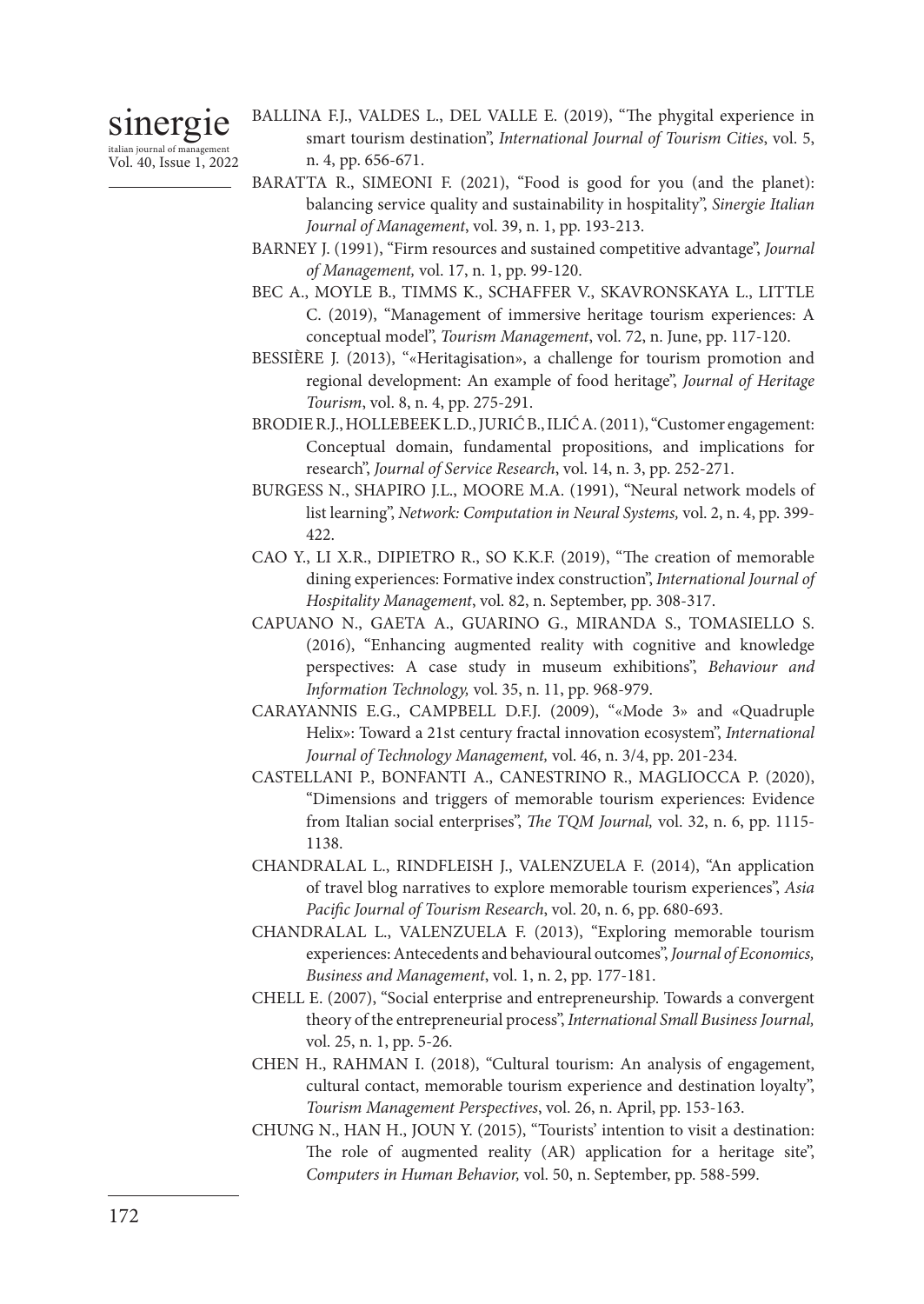COGHLAN A., NOAKES S. (2012), "Towards an understanding of the drivers of **Rossella Baratta**  commercialization in the volunteer tourism sector", *Tourism Recreation Research*, vol. 37, n. 2, pp. 123-131.

CRNOGAJ K., REBERNIK M., HOJNIK B., GOMEZELJ D.O. (2014), "Building a model of researching the sustainable entrepreneurship in the tourism sector", *Kybernetes*, vol. 43, n. 3/4, pp. 377-393.

CUCCULELLI M., GOFFI G. (2016), "Does sustainability enhance tourism destination competitiveness? Evidence from Italian Destinations of Excellence", *Journal of Cleaner Production*, vol. 111, n. January, pp. 370-382.

- FRAENKEL J.R., WALLEN E.N. (2005), *How to design and evaluate research in education with PowerWeb,* McGraw Hill Publishing Co., Hightstown, NJ.
- GIBB S. (2004), "Arts-based training in management development: The use of improvisational theatre", *Journal of Management Development*, vol. 23, n. 8, pp. 741-750.
- GNOTH J., ZINS A.H. (2013), "Developing a tourism cultural contact scale", J*ournal of Business Research,* vol. 66, n. 6, pp. 738-744.
- GOLINELLI C.M. (2008), *La valorizzazione del patrimonio culturale: Verso la definizione di un modello di governance*, Giuffrè, Milano.
- GOMES E., BUSTINZA O.F., TARBA S., KHAN Z., AHAMMAD M. (2018), "Antecedents and implications of territorial servitization", Regional Studies, vol. 53, n. 3, pp. 1-14.
- HAN H.L., (2012), "Culture, industry, and tourism: A study on the dietary and tourism environment of Jiufen", *Journal of Island Tourism Research,* vol. 5, n. 4, pp. 24-44.
- HEINONEN K., STRANDVIK T., VOIMA P. (2013), "Customer dominant value formation in service", *European Business Review*, vol. 25, n. 2, pp. 104-123.
- HUNTER-JONES P. (2011), "The role of charities in social tourism", *Current Issues in Tourism,* vol. 14, n. 5, pp. 445-458.
- JACK E.P., RATURI A.M. (2006), "Lessons learned from methodological triangulation in management research", *Management Research News*, vol. 29, n. 6, pp. 345-357.
- KARIM S., CHI C. (2010), "Culinary tourism as a destination attraction: An empirical examination of destinations' food image", *Journal of Hospitality Marketing and Management,* vol. 19, n. 6, pp. 531-555.
- KELLY P., LAWLOR J., MULVEY M. (2017), "Customer roles in self-service technology encounters in a tourism context", *Journal of Travel and Tourism Marketing*, vol. 34, n. 22, pp. 222-238.
- KIM J.H. (2014), "The antecedents of memorable tourism experiences: The development of a scale to measure the destination attributes associated with memorable experiences", *Tourism Management,* vol. 44, n. October, pp. 34-45.
- KIM J.H. (2018), "The impact of memorable tourism experiences on loyalty behaviors: The mediating effects of destination image and satisfaction", *Journal of Travel Research*, vol. 57, n. 7, pp. 856-870.
- KIM J.H., CHEN J.S. (2019), "The memorable travel experience and its reminiscence functions", *Journal of Travel Research*, vol. 58, n. 4, pp. 637-649.
- KIM J.H., RITCHIE J.B., MCCORMICK B. (2012), "Development of a scale to measure memorable tourism experiences", *Journal of Travel Research,* vol. 51, n. 1, pp. 12-25.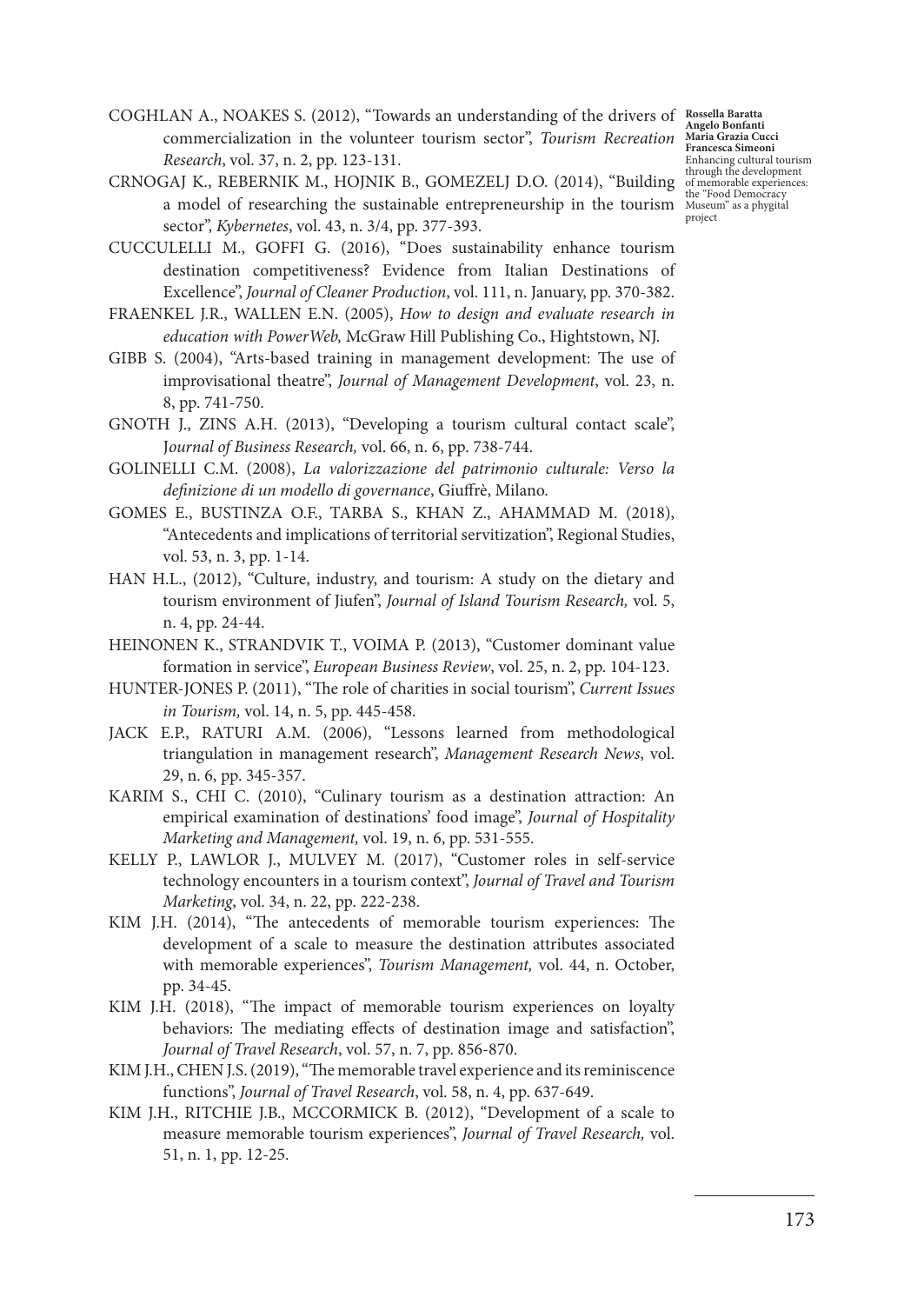## sinergie italian journal of management

Vol. 40, Issue 1, 2022

- KIM J.H. (2010), "Determining the factors affecting the memorable nature of travel experiences", *Journal of Travel and Tourism Marketing*, vol. 27, n. 8, pp. 780-796.
- LAMNEK S. (2010), *Qualitative social research,* 5th ed., Beltz, Weinheim.
- LEE Y.J. (2015), "Creating memorable experiences in a reuse heritage site", *Annals of Tourism Research*, vol. 55, n. November, pp. 155-170.
- LEONIDOU E., CHRISTOFI M., VRONTIS D., THRASSOU A. (2018), "An integrative framework of stakeholder engagement for innovation management and entrepreneurship development", *Journal of Business Research*, vol. 119, n. October, pp. 245-258.
- LITTLE C., BEC A., MOYLE B., PATTERSON D. (2019), "Innovative methods for heritage tourism experiences: Creating windows into the past", *Journal of Heritage Tourism,* vol. 15, n. 1, pp. 1-13.
- MEYER D. (2010), "Pro-poor tourism: Can tourism contribute to poverty reduction in less economically developed countries?", in Cole S., Morgan N. (Eds), *Tourism and inequality: Problems and prospects,* CABI Publishing, Wallingford, pp. 164-182.
- MILES M.B., HUBERMAN A.M., SALDAÑA J. (2014), *Qualitative data analysis: A methods sourcebook*, Sage, AZ.
- OSSERVATORIO DEL TURISMO REGIONALE FEDERATO (2021), I*ndicatori arrivi e presenze*, https://osservatorioturismoveneto.it/
- PENCARELLI T., CERQUETTI M., SPLENDIANI S. (2016), "The sustainable management of museums: An Italian perspective", *Tourism and Hospitality Managemen*t, vol. 22, n. 1, pp. 29-46.
- PERA R., OCCHIOCUPO N., CLARKE J. (2016), "Motives and resources for value co-creation in a multi-stakeholder ecosystem: A managerial perspective", *Journal of Business Research,* vol. 69, n. 10, pp. 4033-4041.
- QIU R., PARK J., LI S., SONG H. (2020), "Social costs of tourism during the COVID-19 pandemic", *Annals of Tourism Research,* vol. 84, n. September, pp. 102944.
- RBS (Rome Business School) (2021), *Il turismo in Italia nell'era post-Covid*, https:// docplayer.it/214594408-Il-turismo-in-italia-nell-era-post-covid.html
- RICHARDS G. (1996), *Cultural tourism in Europe,* ATLAS, CAB International, Wallingford, UKGreg Richards.
- RICHARDS G. (2018), "Cultural tourism: A review of recent research and trends", *Journal of Hospitality and Tourism Management*, vol. 36, n. September, pp. 12-21.
- RITCHIE J.R.B., CROUCH G.I. (2003), *The competitive destination, a sustainable tourism perspective,* CABI Publishing, Cambridge.
- RIVERA J., PASTOR R., GOMEZ PUNZON J. (2021), "The impact of the Covid-19 on the perception of DMOs about the sustainability within destinations: A European empirical approach", *Tourism Planning and Development,* pp. 1-29.
- ROBSON C. (2002), *Real World Research*, 2nd ed., Blackwell, Oxford.
- SAKATA H., PRIDEAUX B. (2013), "An alternative approach to community-based ecotourism: A bottom-up locally initiated non-monetised project in Papua New Guinea", *Journal of Sustainable Tourism,* vol. 21, n. 6, pp. 880-899.
- SALDAÑA J. (2009), *The coding manual for qualitative research*, 2nd ed., Sage Publications, London.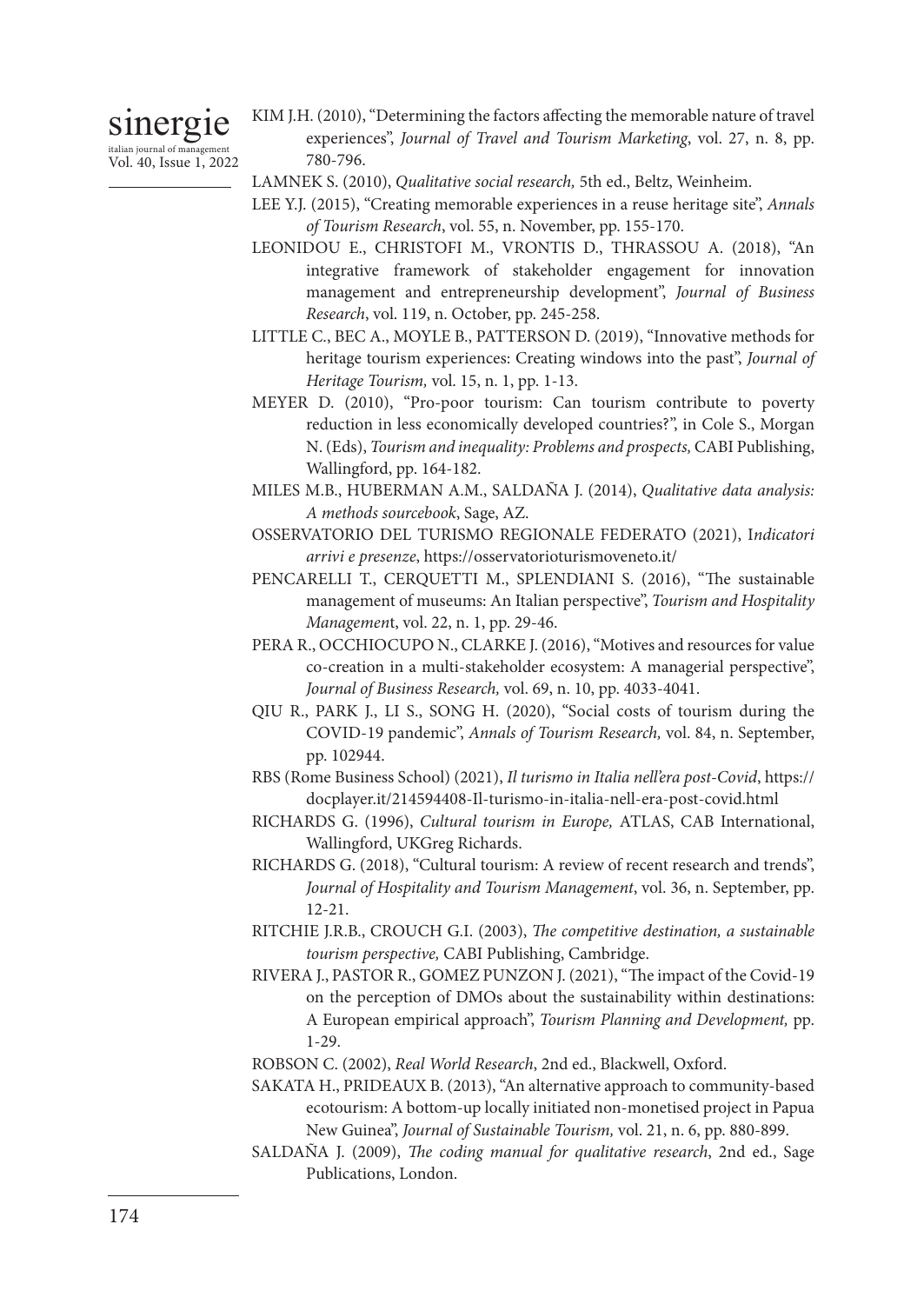SCHALTEGGER S., WAGNER M. (2011), "Sustainable entrepreneurship and **Rossella Baratta Angelo Bonfanti Maria Grazia Cucci Francesca Simeoni** Enhancing cultural tourism through the development of memorable experiences:

- sustainable innovation: Categories and interactions", *Business Strategy and The Environment*, vol. 20, n. 4, pp. 222-237. SERRAVALLE F., FERRARIS A., VRONTIS D., THRASSOU A., CHRISTOFI M.
- (2019), "Augmented reality in the tourism industry: A multi-stakeholder the "Food Democracy Museum" as a phygital analysis of museums", *Tourism Management Perspectives*, vol. 32, n. October, pp. 100549. project
- SEYFI S.C., HALL M., RASOOLIMANESH M. (2019), "Exploring memorable cultural tourism experiences", *Journal of Heritage Tourism*, vol. 15, n. 3, pp. 341-357.
- SIGGELKOW N. (2007), "Persuasion with case studies", *Academy of Management Journal*, vol. 50, n. 1, pp. 20-24.
- SINTHUPUNDAJA J., KOHDA Y., CHIADAMRONG N. (2019), "Examining capabilities of social entrepreneurship for shared value creation", *Journal of Social Entrepreneurship,* vol. 11, n. 1, pp. 1-22.
- SUGATHAN P., RANJAN K.M. (2019), "Co-creating the tourism experience", *Journal of Business Research*, vol. 100, n. July, pp. 2017-217.
- SWANSON K., DEVEREAUX C. (2017), "A theoretical framework for sustaining culture: Culturally sustainable entrepreneurship", *Annals of Tourism Research*, vol. 62, n. January, pp. 78-88.
- TAHERI B., JAFARI A., O'GORMAN K. (2014), "Keeping your audience: Presenting a visitor engagement scale", *Tourism Management*, vol. 42, n. June, pp. 321-329.
- TERÁN-YÉPEZ E., MARÍN-CARRILLO G.M., CASADO-BELMONTE M., CAPOBIANCO-URIARTE M. (2020), "Sustainable entrepreneurship: Review of its evolution and new trends", *Journal of Cleaner Production,* vol. 252, n. April, pp. 119742.
- THRASSOU A., VRONTIS D., BRESCIANI S. (2014), "Strategic reflexivity in the hotel industry - A value based analysis", *World Review of Entrepreneurship, Management and Sustainable Development,* vol. 10, n. 2/3, pp. 352-371.
- TOM DIECK M.C., JUNG T. (2017), "Value of augmented reality at cultural heritage sites: A stakeholder approach", *Journal of Destination Marketing and Managemen*t, vol. 6, n. 2, pp. 110-117.
- TSAI C.T. (2016), "Memorable tourist experiences and place attachment when consuming local food", *International Journal of Tourism Research*, vol. 18, n. 6, pp. 536-548.
- TSCHEU F., BUHALIS D. (2016), "Augmented reality at cultural heritage sites", in Inversini A., Schegg R. (Eds.), *Information and communication technologies in tourism,* Springer, Cham, pp. 607-619.
- TUNG V.W.S., RITCHIE J.B. (2011), "Exploring the essence of memorable tourism experiences", *Annals of Tourism Research*, vol. 38, n. 4, pp. 1367-1386.
- UNWTO (2018), *Report on tourism and culture synergies*, UNWTO, Madrid.
- VOLO S. (2010), "Bloggers' reported tourist experiences: Their utility as tourism data source and their effect on prospective tourists", *Journal of Vacation Marketing*, vol. 16, n. 4, pp. 297-311.
- WALIGO V., CLARKE J., HAWKINS R. (2013), "Implementing sustainable tourism: A multi-stakeholder involvement management framework", *Tourism Management,* vol. 36, n. June, pp. 342-353.